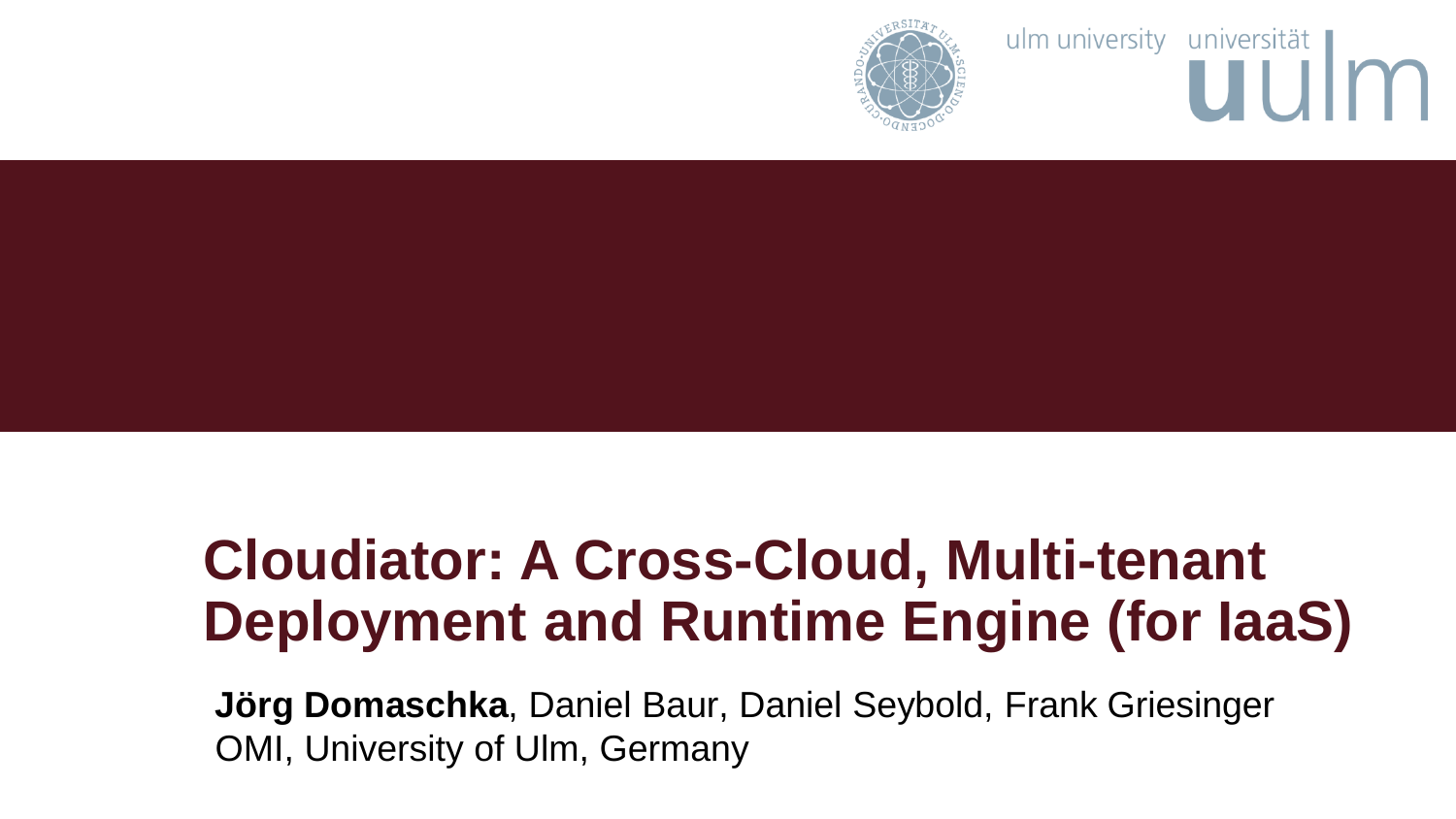#### **Disclaimer**

#### **Acknowledgements**

The research leading to these results has received funding from the European Community's Seventh Framework Programme (FP7/2007- 2013) under grant agreement number 317715 (PaaSage).



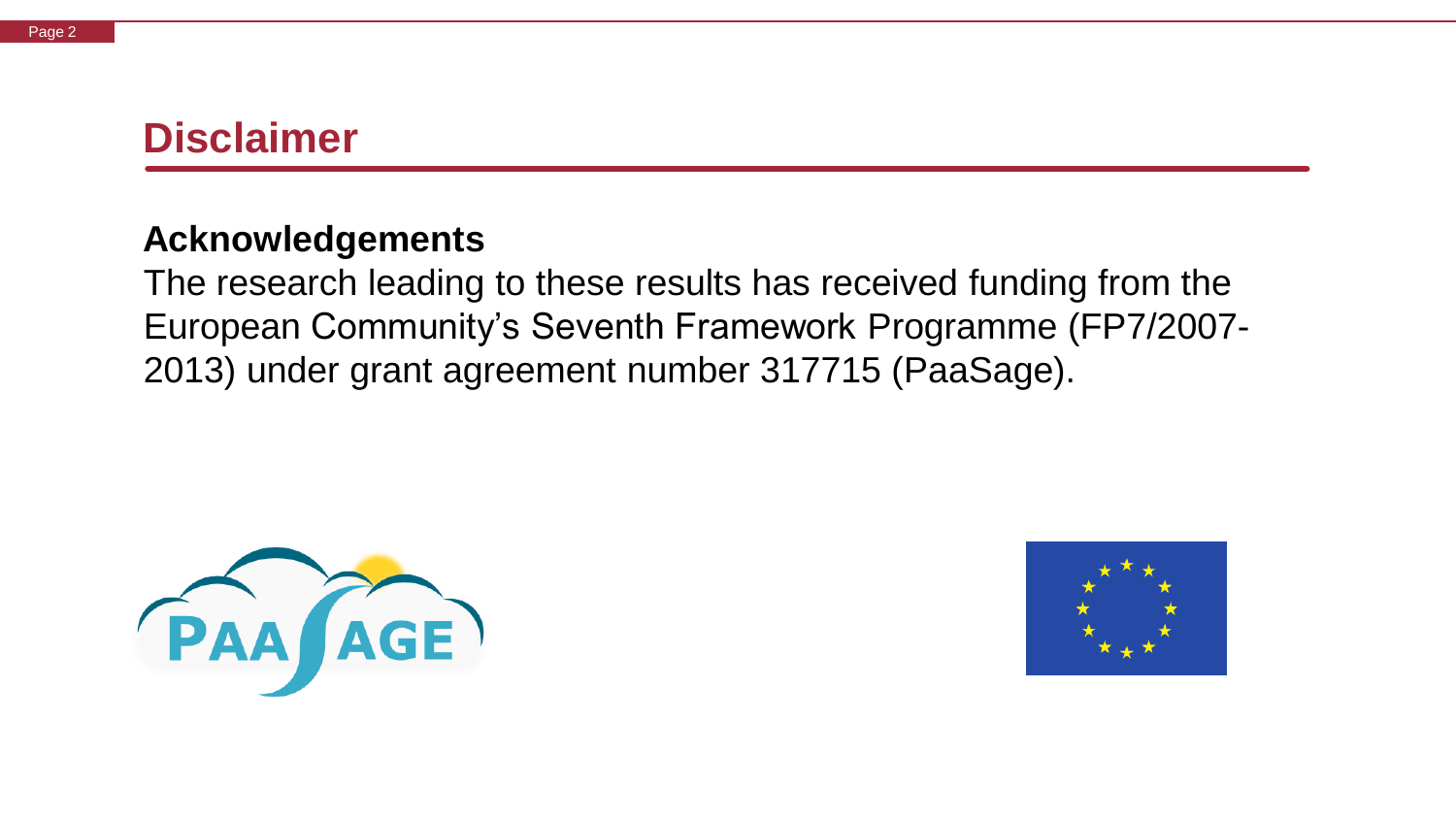#### **Motivation**

- Cloud hype is at its peak (or has even passed it)
- Still several huge probles around
	- Vendor lock-in
	- Uncomparable offerings (vCPU != vCPU)
	- Incompatible APIs, unadopted standards
	- Cloud providers do not fit
- Need to adopt application and deployment to changing conditions
- Adaptation and re-deployment
- Awareness of application state and failures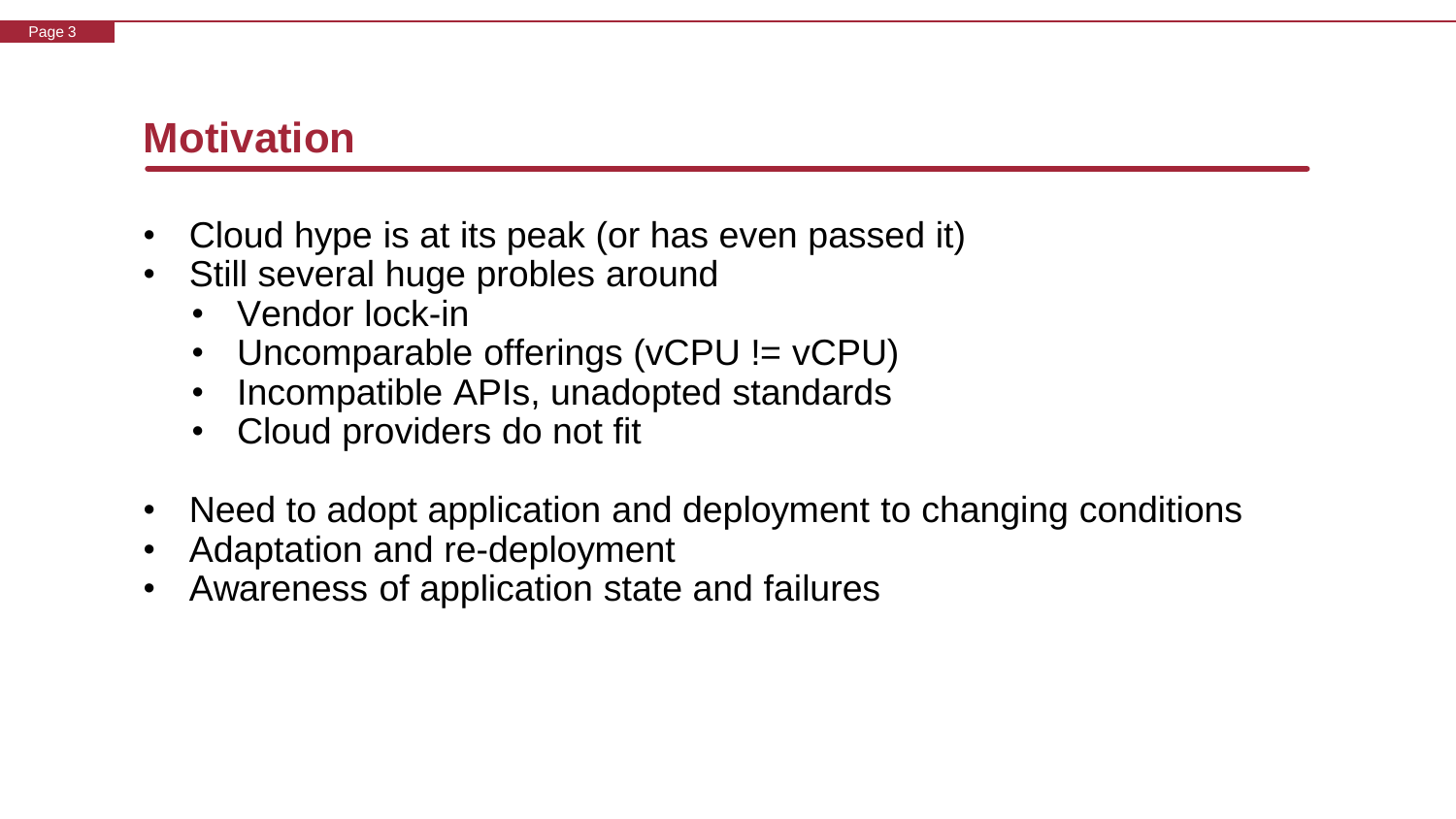## **Motivation (ii)**

What is needed is a platform

- to provide multi- and cross-cloud capabilities
- to enable re-use of software components
- to provide an abstraction layer over different cloud APIs
- to support multi-tenancy
- to enact powerful adaptation rules

#### **Cloudiator is such a tool**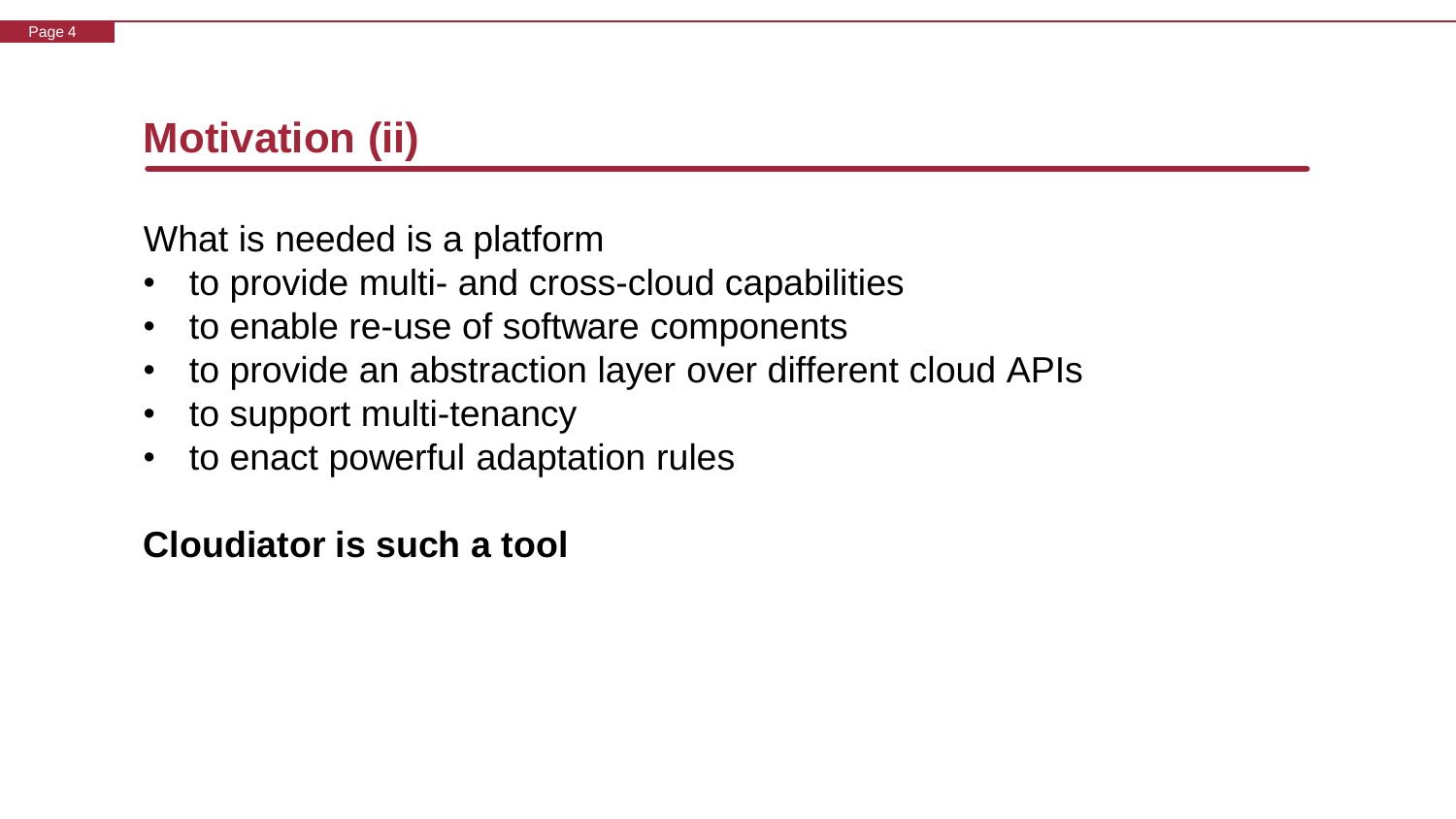

# Deployment Runtime **Handling**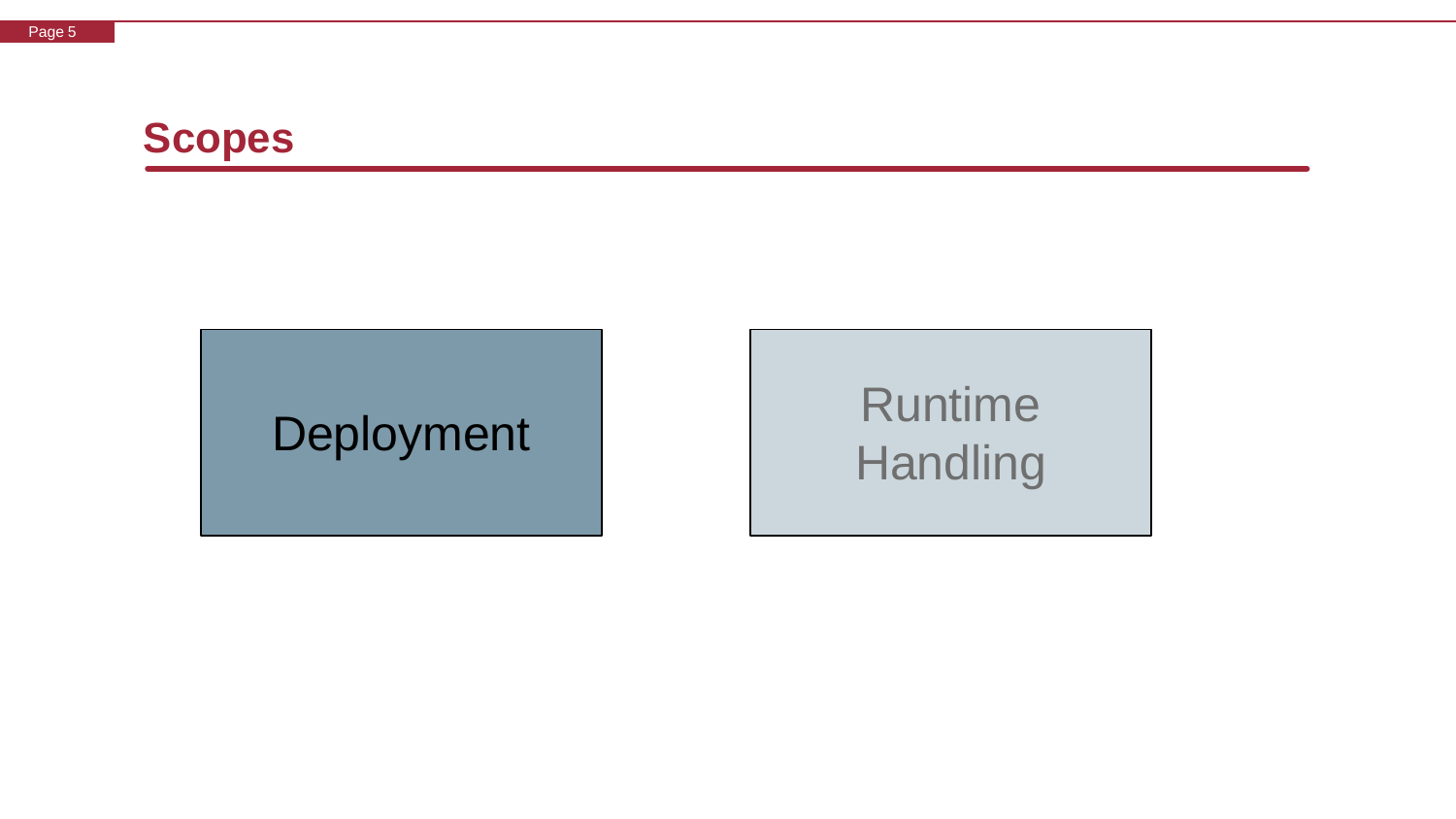## **Deployment**

# **Understanding** of "application"

Understanding of "cloud"

Understanding of "lifecycle"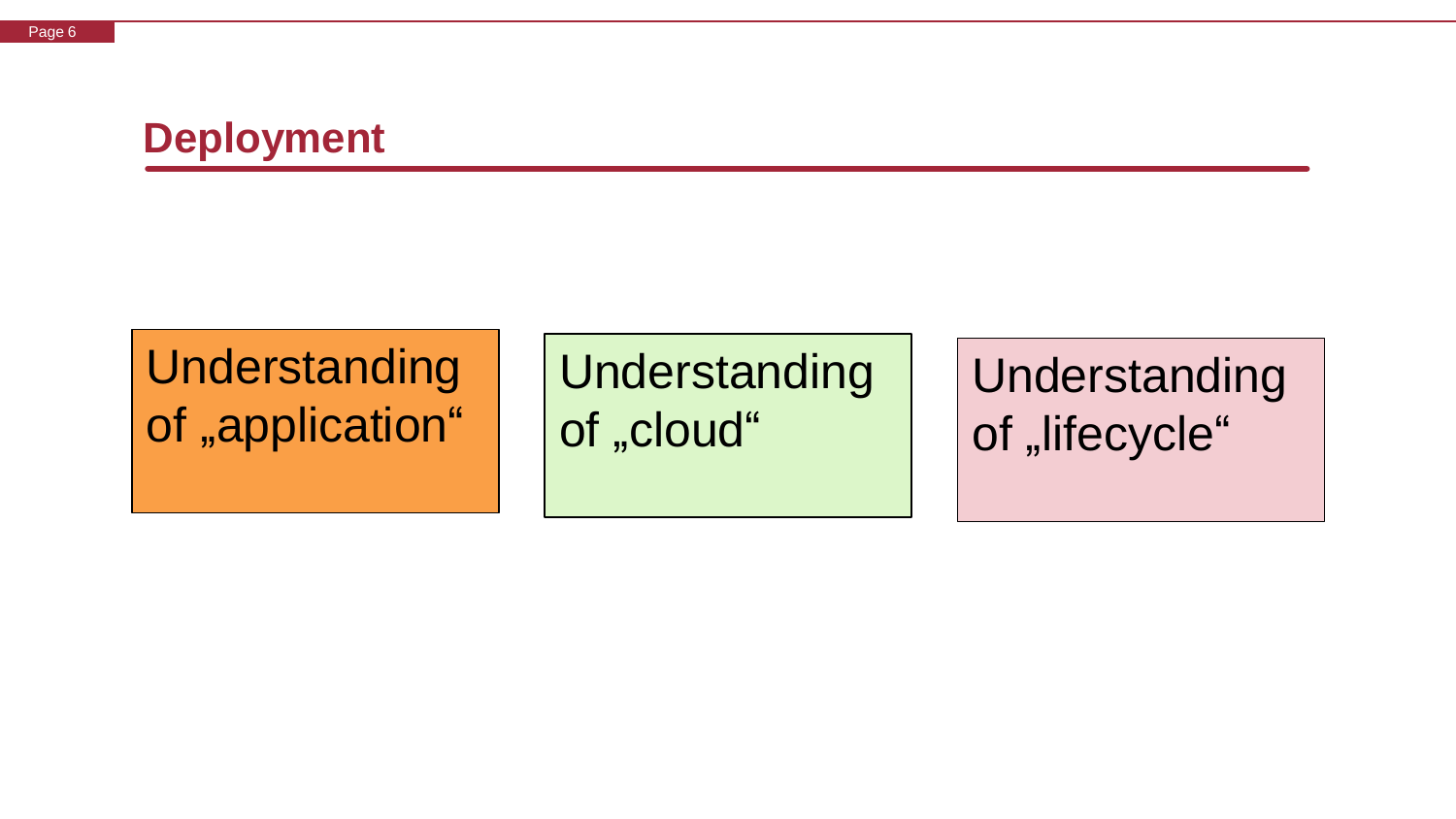#### **Understanding Applications**

#### **Component**

- Self-contained chunk of software
- Unit of failure
- Unit of scale
- May interact with other components through *channels*



#### **Examples**

- Database
- Load balancer
- Web server/application server (in comb. with business logic)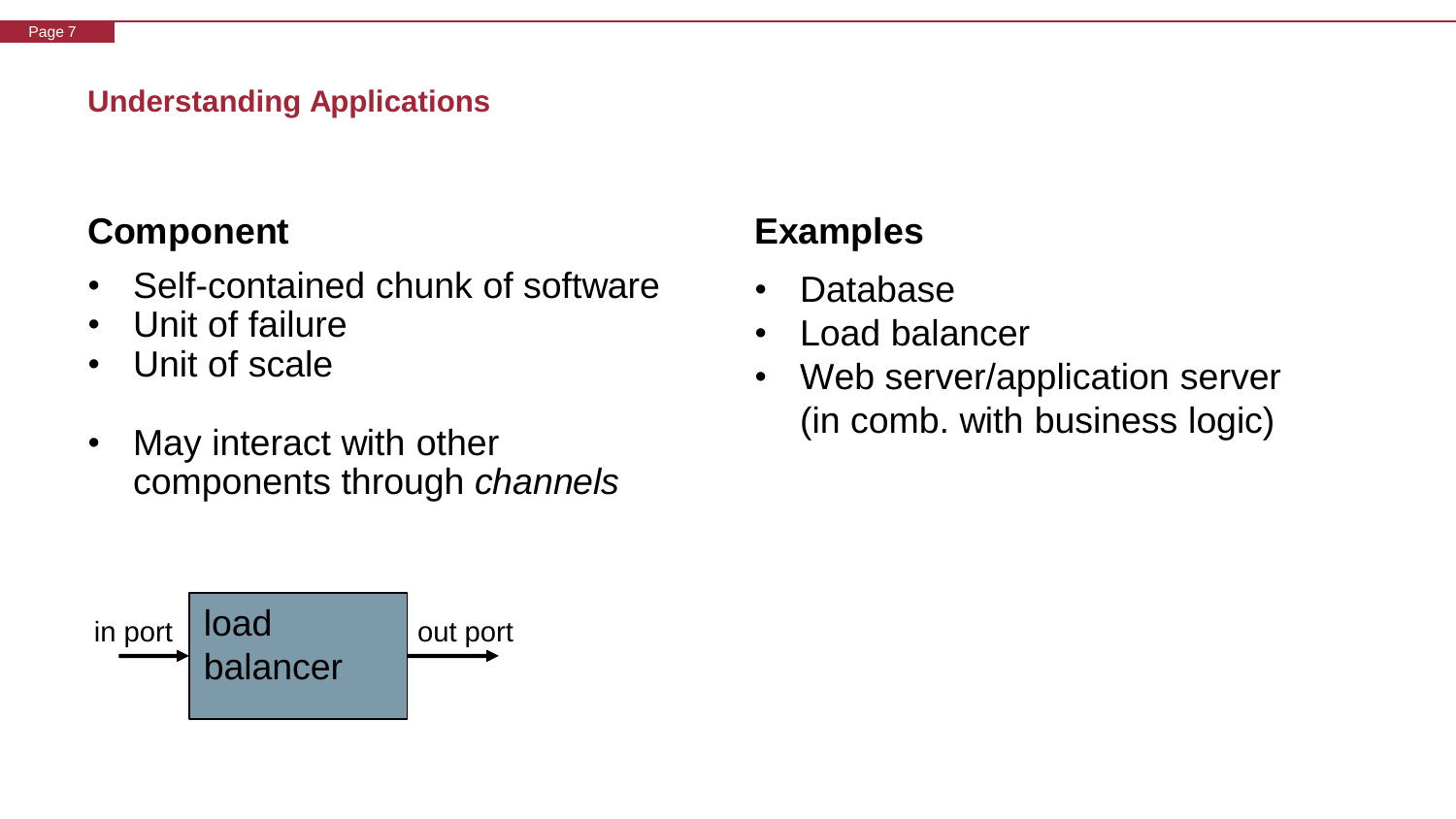#### **Understanding Applications (ii)**

#### **Application**

- Set of interdependent components
- Wired through channels

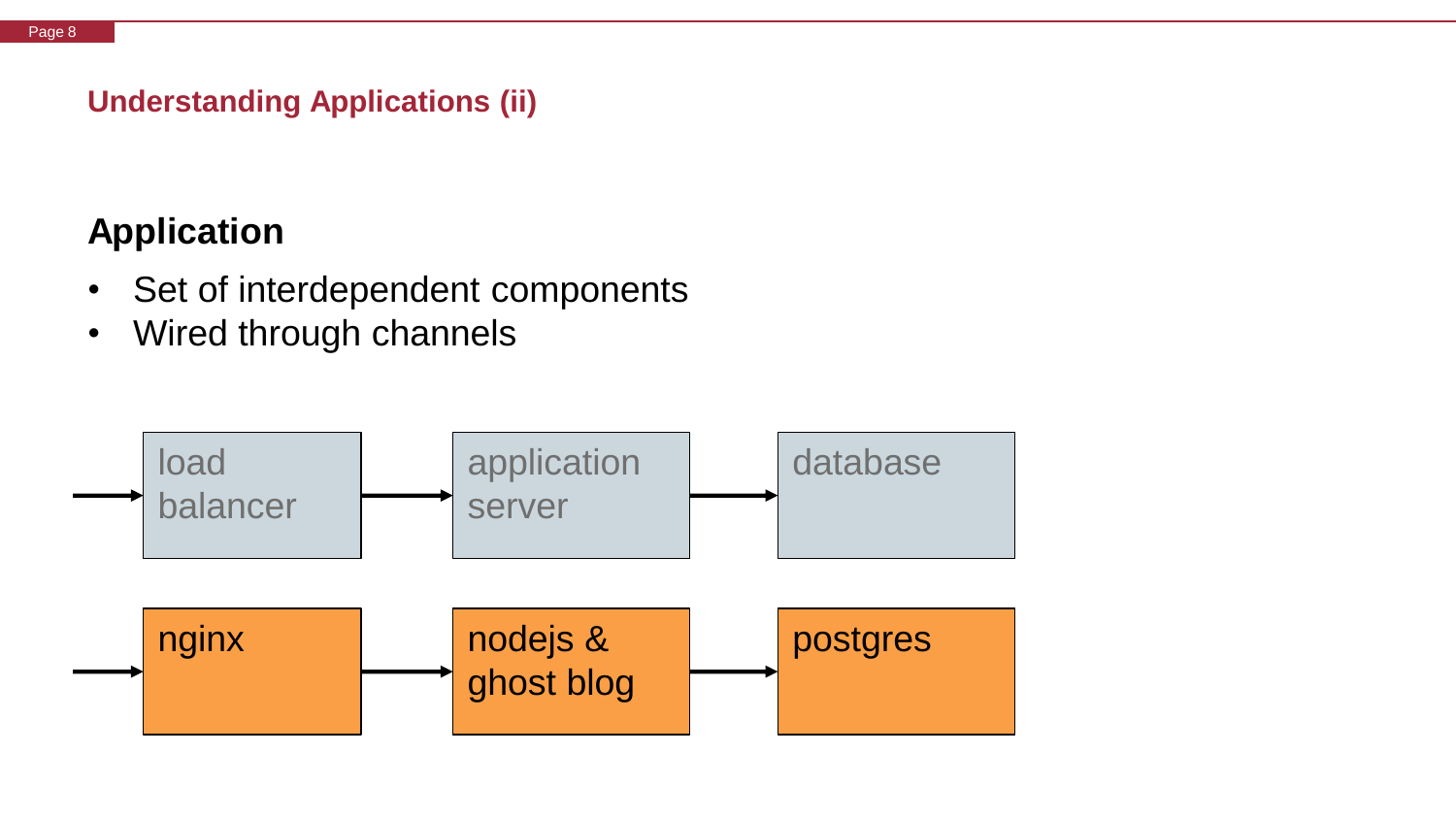#### **Understanding Applications (iii)**

#### **Application Instance**

- Enactment of an application in the "cloud"
- At least one component instance per component
- Definition of ports (if needed)
- Definition of locations (clouds and virtual machines)

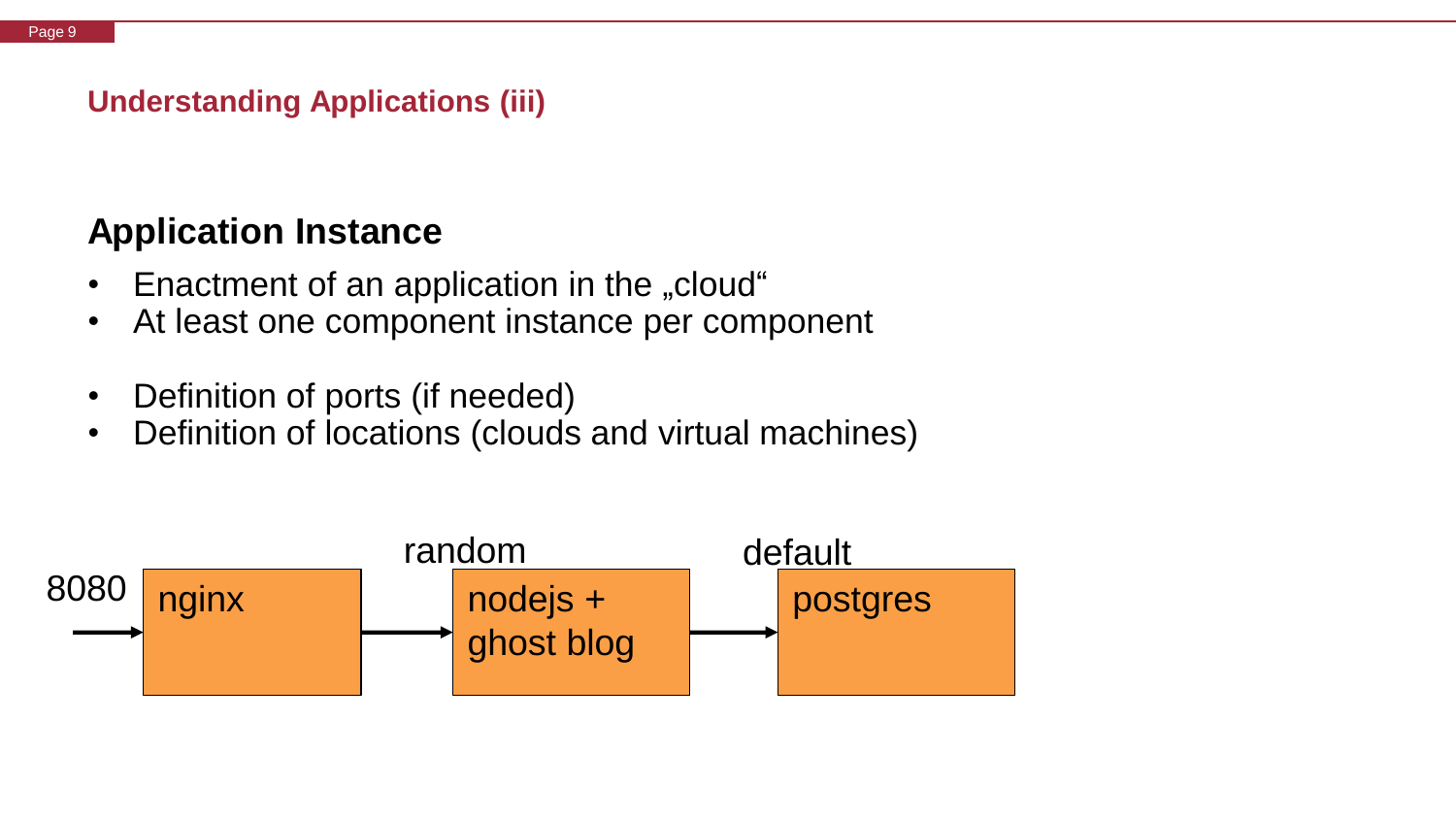#### **Deployment**

# Understanding of "application"

Understanding of "cloud"

Understanding of "lifecycle"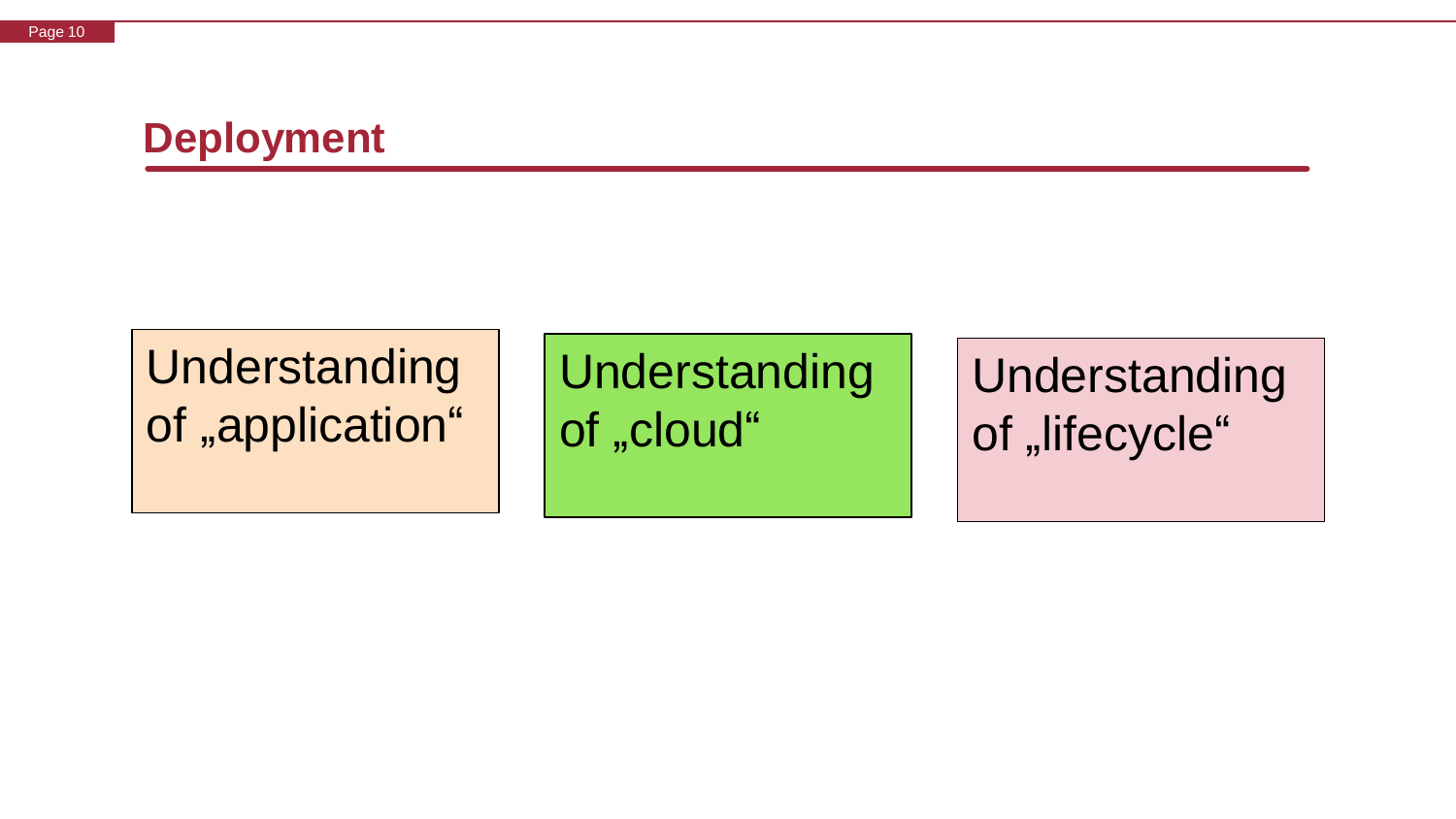#### **Understanding cloud terminology**

#### **cloud platform**

- software stack
- version for
- management of (IaaS) resources
- $\rightarrow$  defines API

• OpenStack Juno

#### **cloud provider**

• offers access to resources by running cloud platform

#### **cloud**

• provider as seen by user

- $\rightarrow$  defines endpoint (URI)
- Redstack, Uni Ulm cloud, bwCloud

 $\rightarrow$  user name  $\rightarrow$  access credentials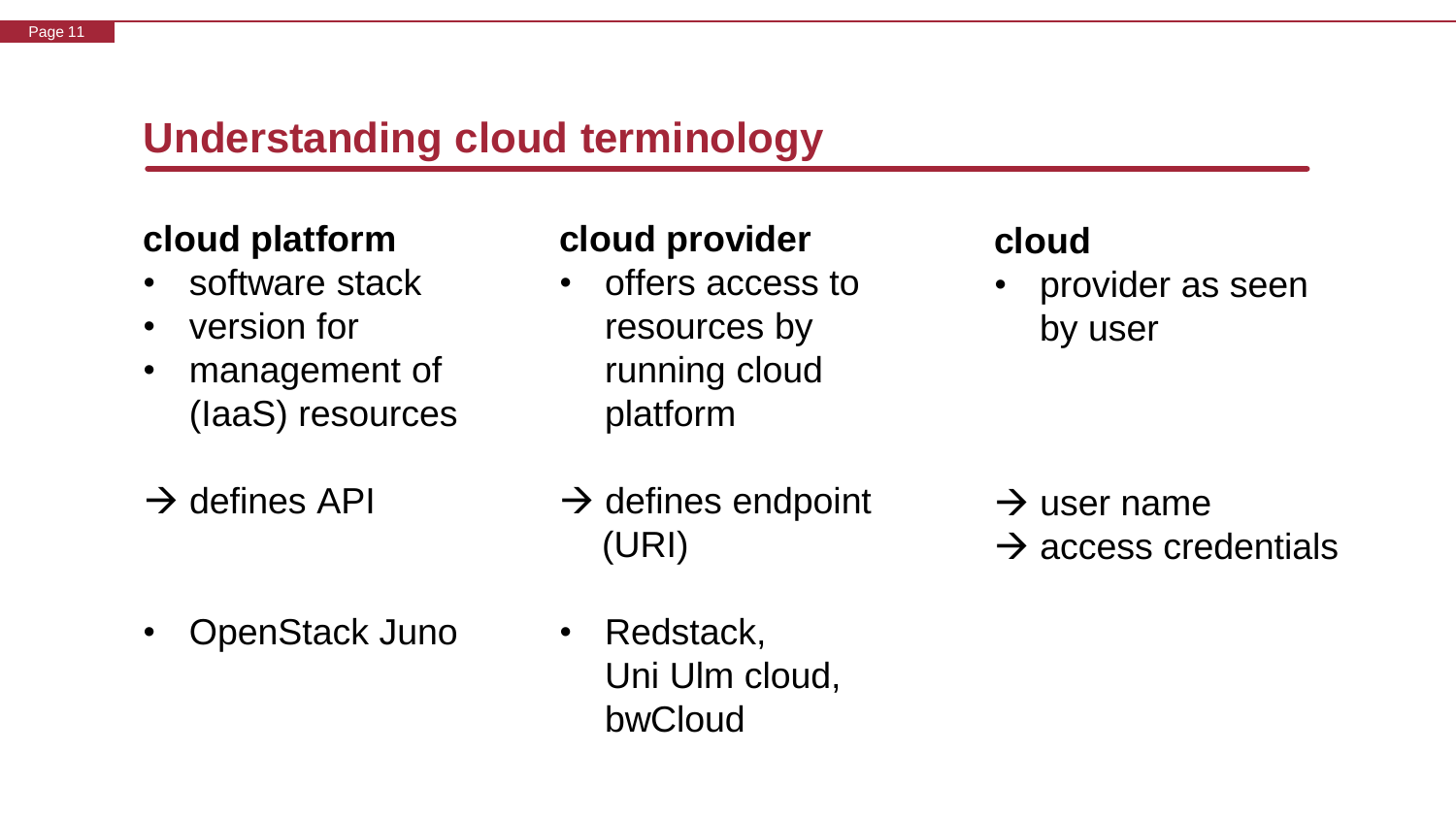#### **Dealing with Different Provider APIs**

- Need for hiding the differences
- Cloudiator mostly relies on Apache jclouds
- … but has custom implementations as well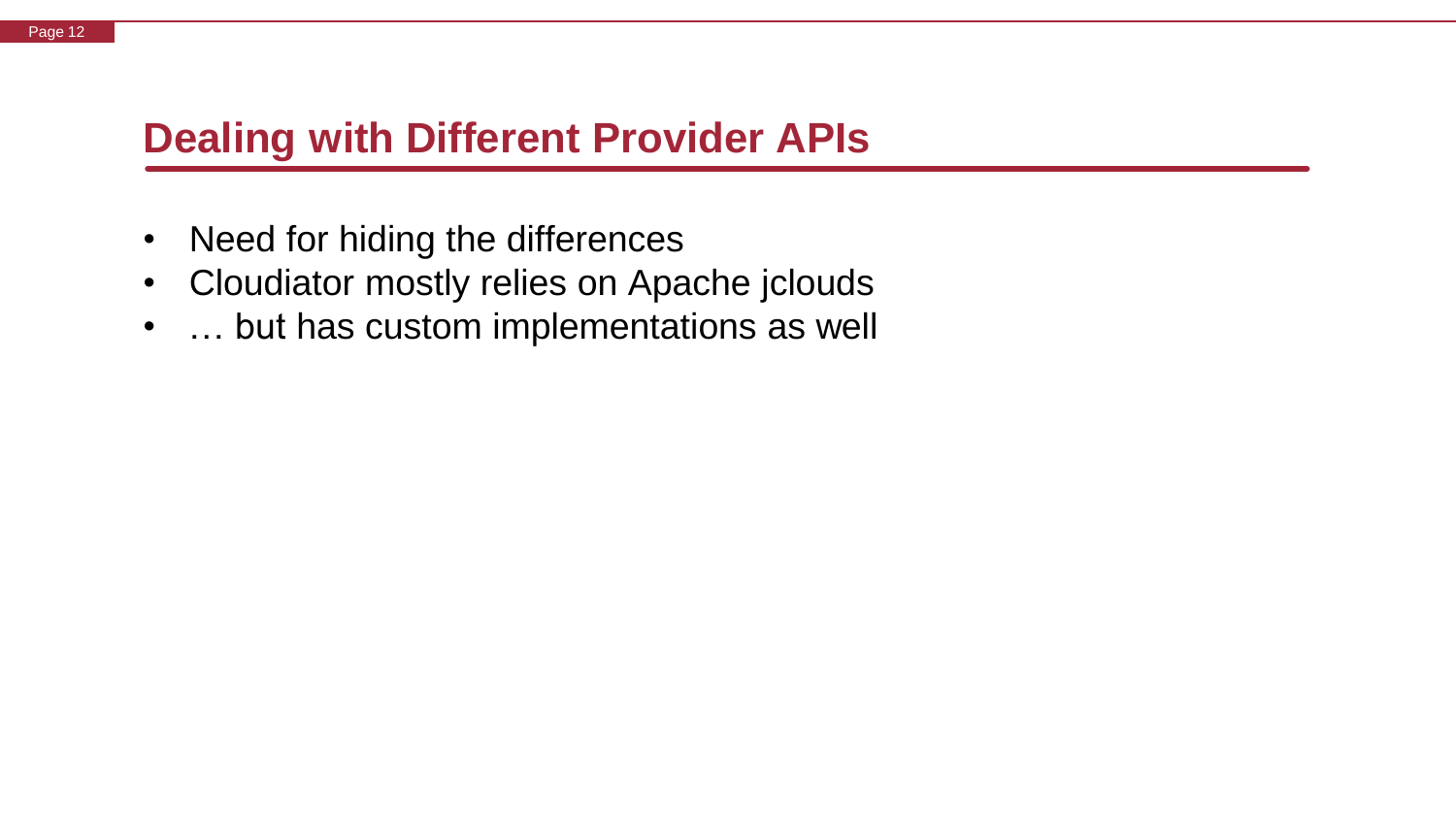#### **Technical Locations of bwCloud**

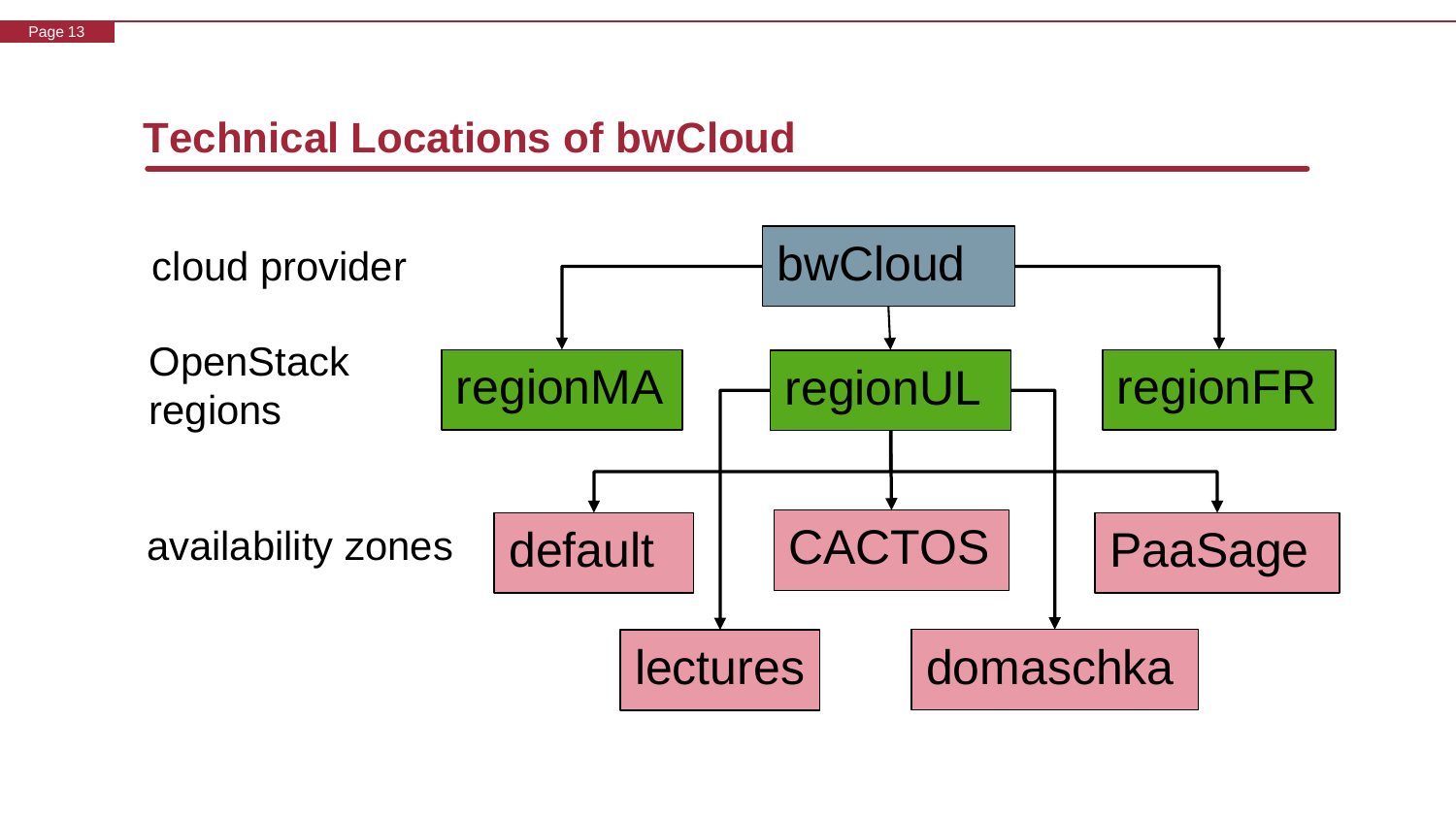#### **Geographical Locations of bwCloud**

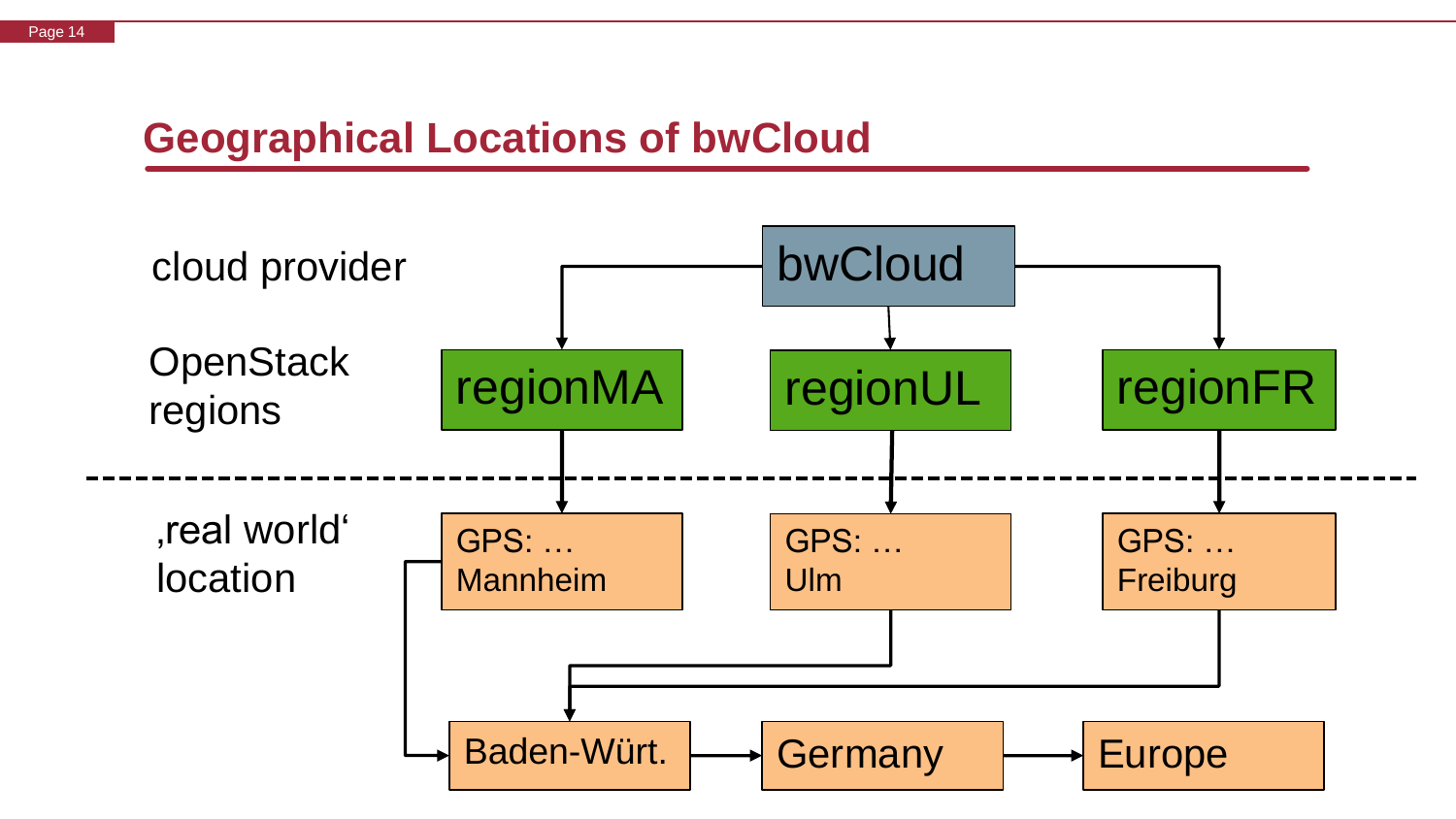## **Locations of Cloud Providers**

## **But …**

- availabilty zones may reside in different geographical locations
- other cloud platforms may use different schemas
- Not all locations are required for deployment (e.g. availability zone is optional)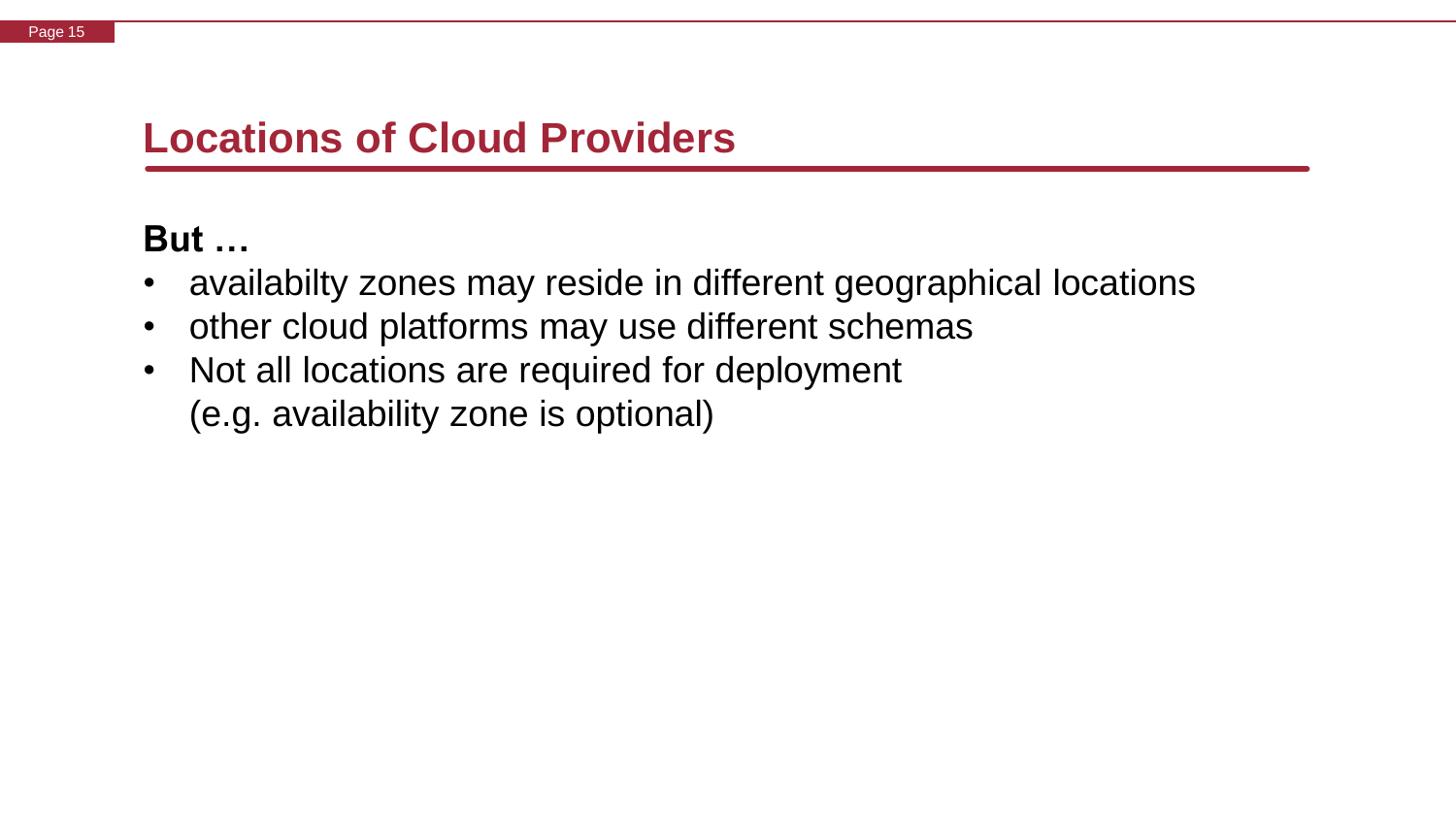#### **Locations of Cloud Providers (ii)**



- name
- driver



## **Meta-model OpenStack Juno**



#### technical location • name

- mandatory
- **geographical**

parent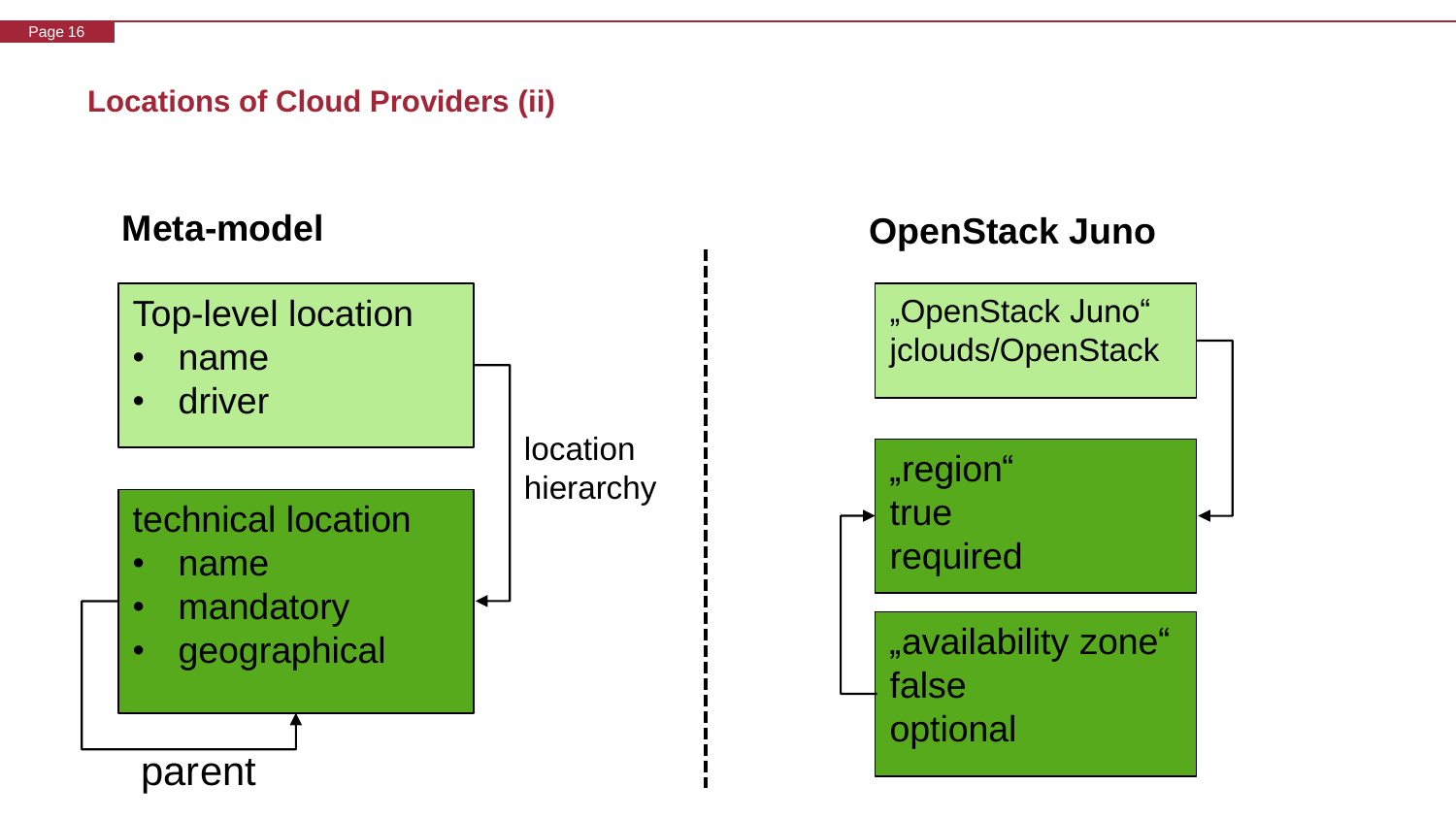#### **Other Properties**

- locations, driver, and endpoints are cloud provider specific
- images and flavours are cloud-specific
	- different users may see different images/flavours
- same holds for virtual networks, security groups and the like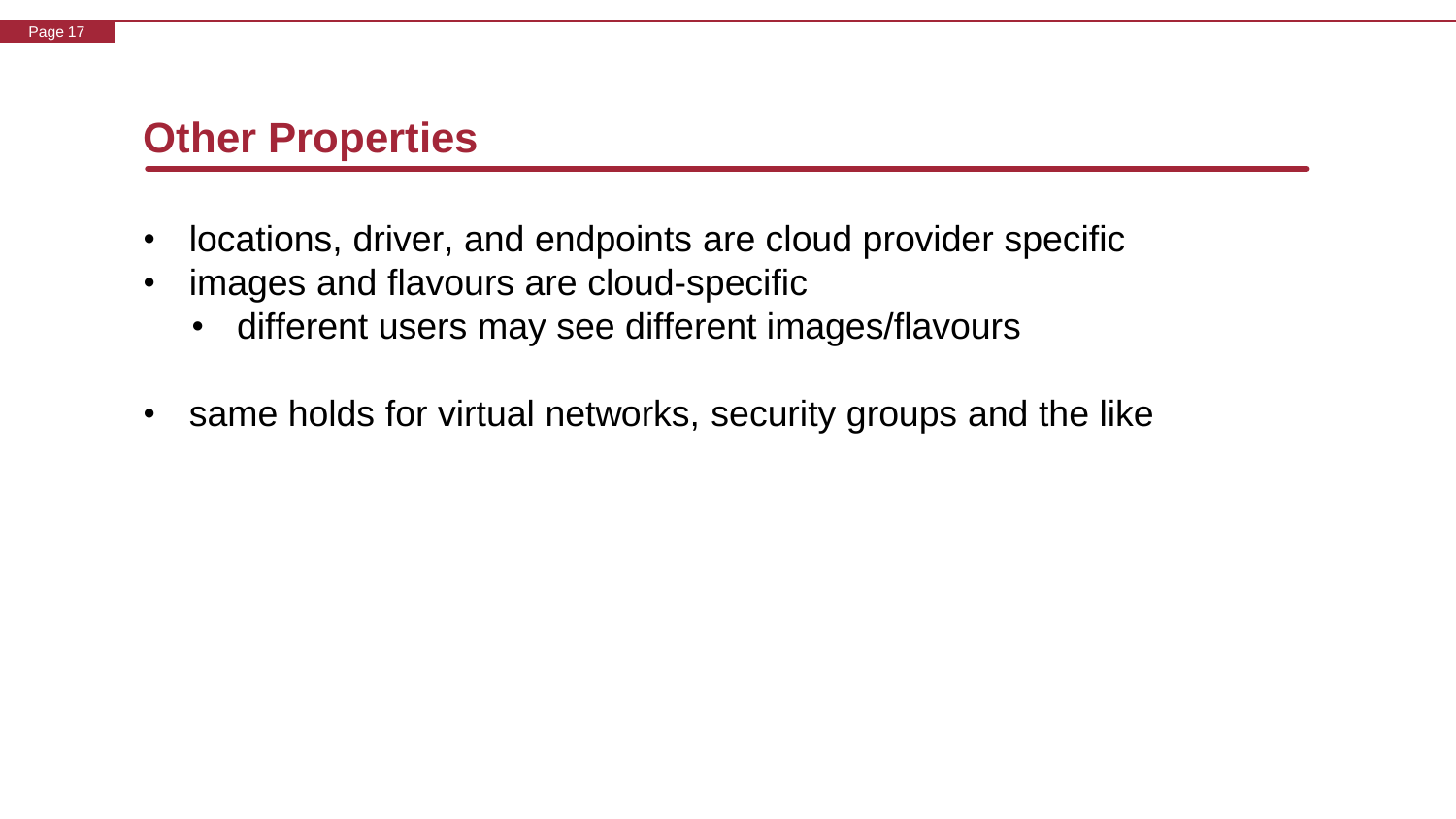#### Page 18

#### **Cloudiator Users vs Cloud Users**

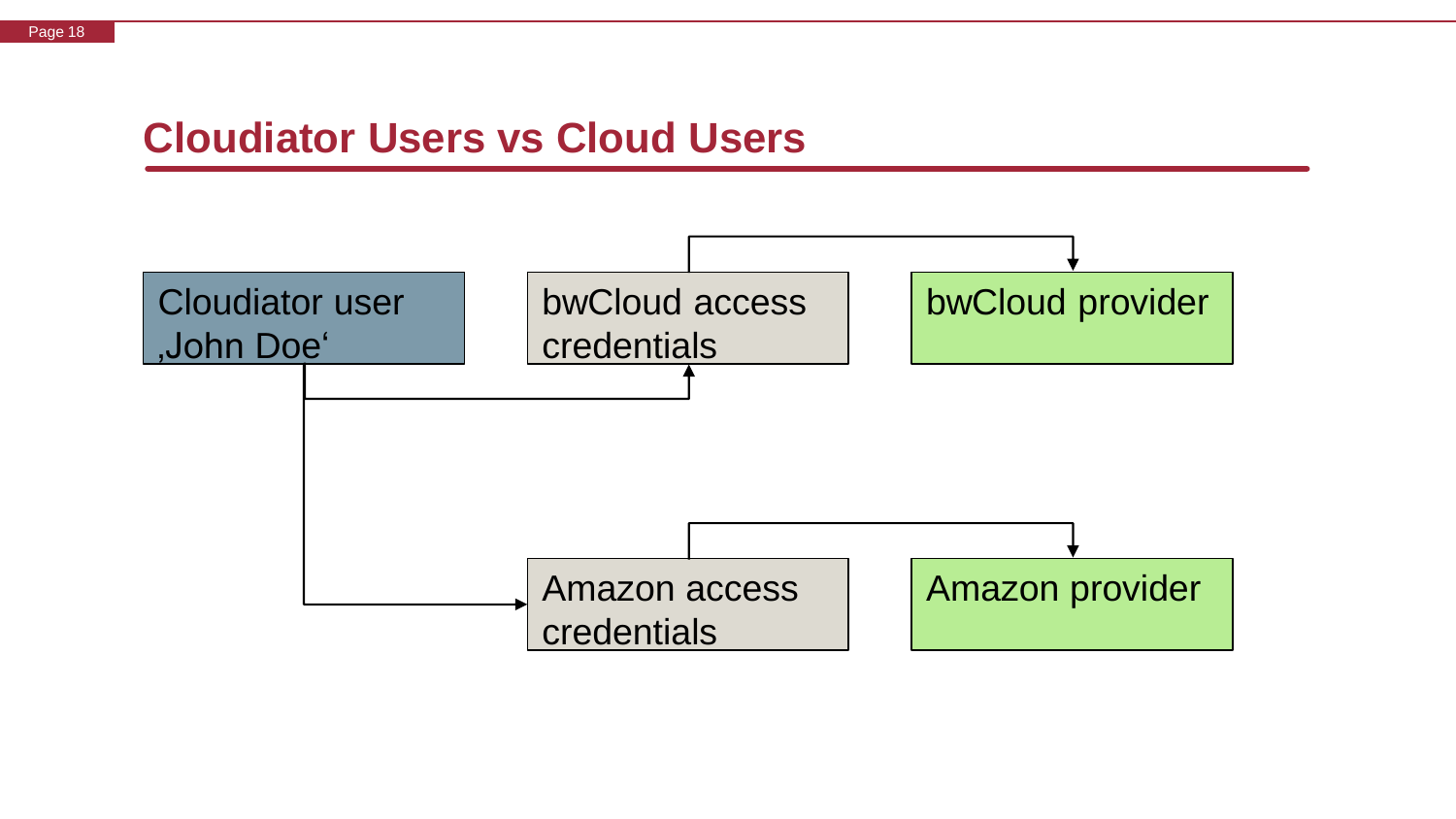#### **Adding a Cloud for a Cloudiator User**

#### **Triggers harvesting**

- Available locations (regions and availability zones)
- Available images
- Available hardware configurations (flavours)
- Periodically updated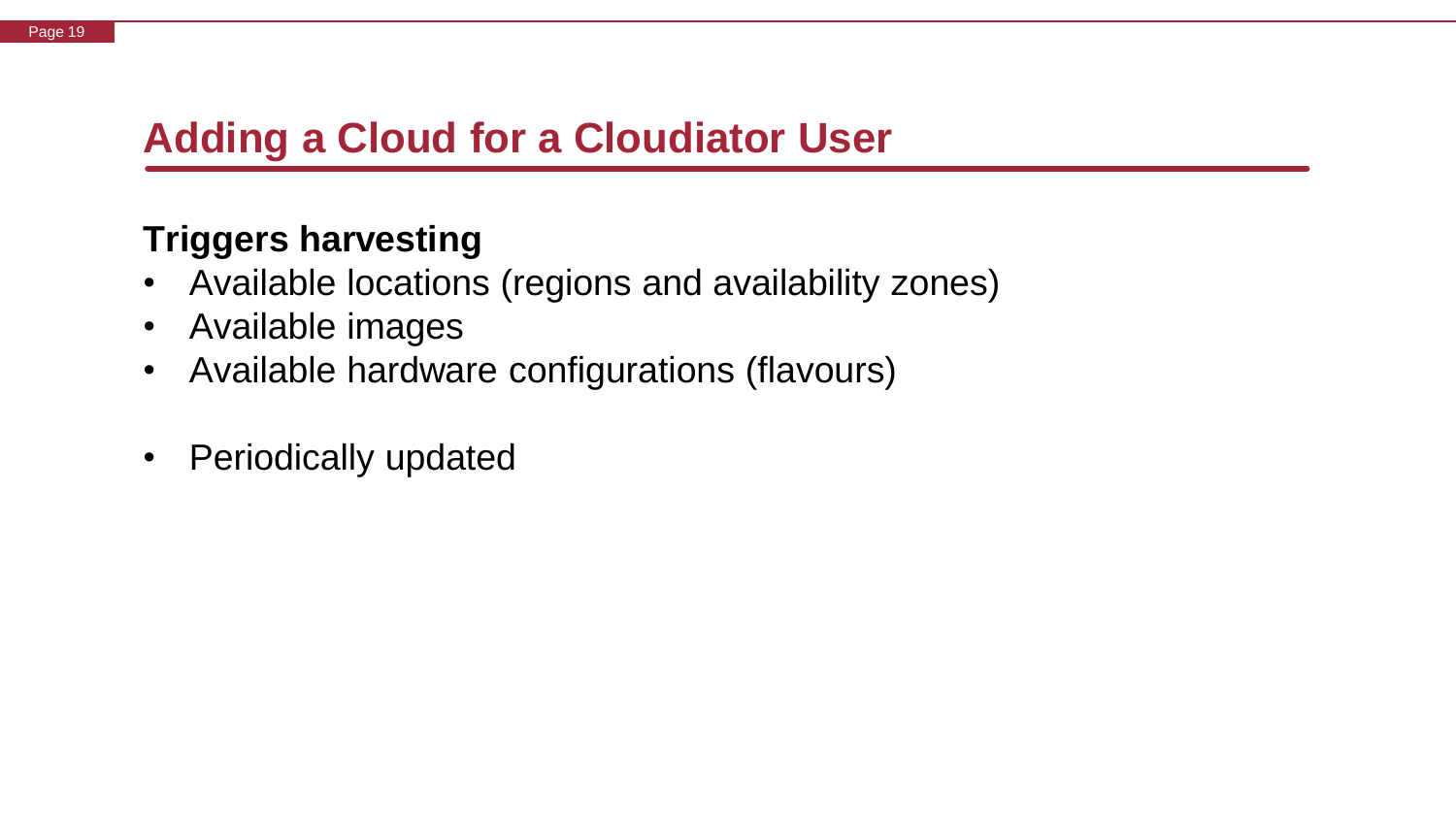#### **Images and Hardware Flavours**

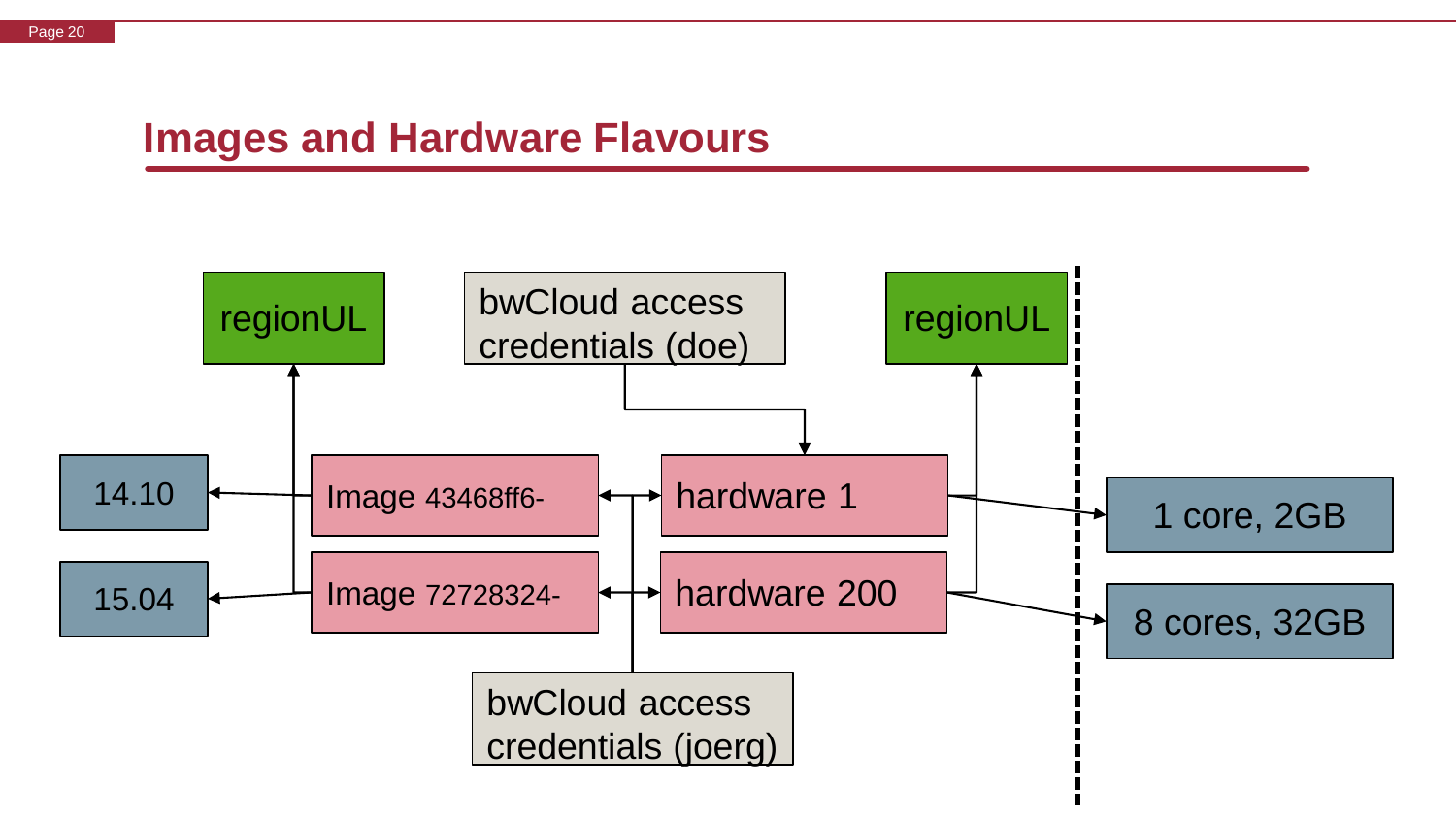## **Operating System Hierarchy**

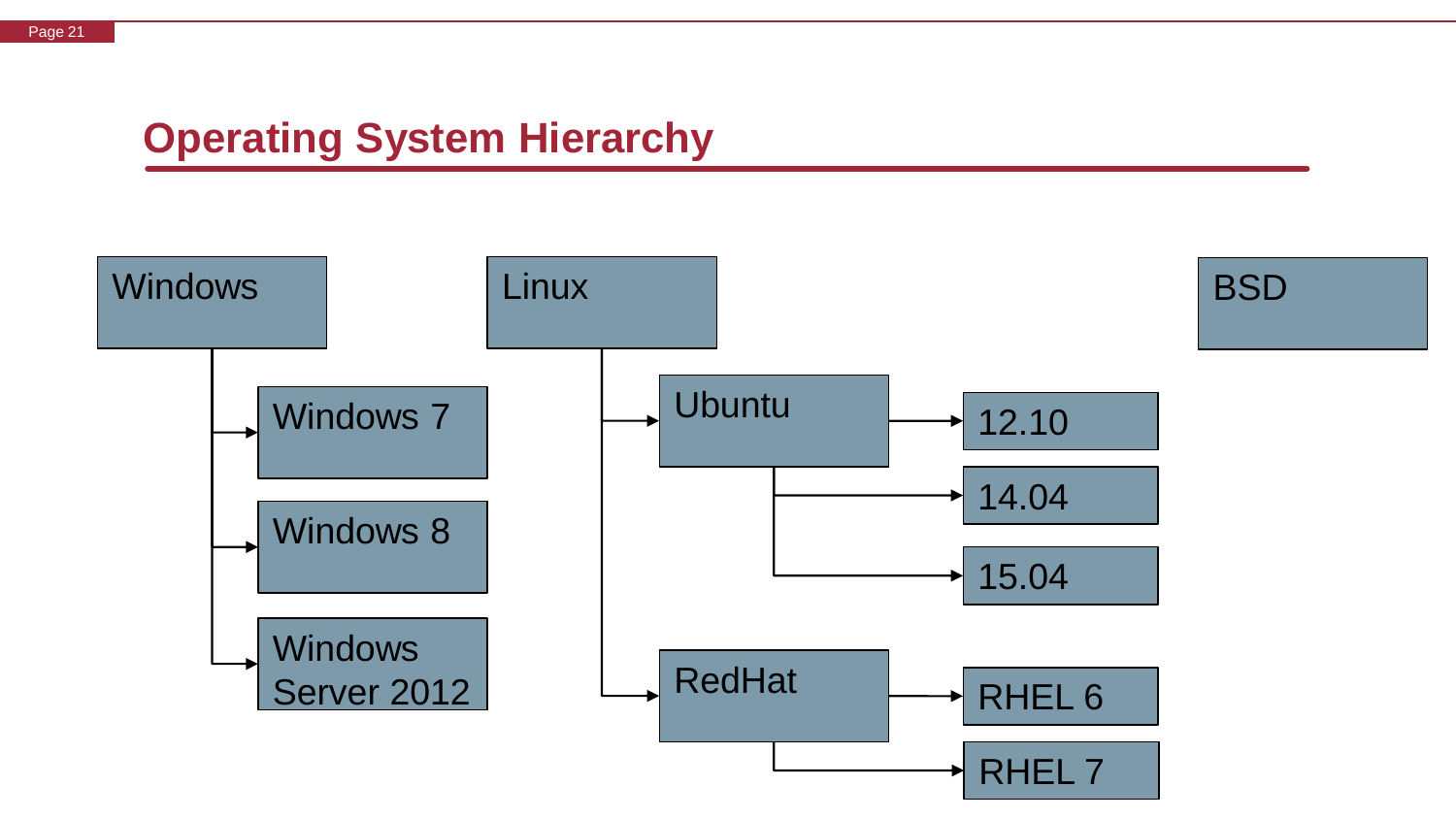#### **Hardware Flavours**

| $\mathbf{x} \in \mathbb{R}$ Welcome to PaaSage Exe $\mathbf{x} \in \mathbb{R}$<br>ExecutionWareUI |                                                                                                                    |                |         |                         |  |                         | <b>Deniel</b>      |
|---------------------------------------------------------------------------------------------------|--------------------------------------------------------------------------------------------------------------------|----------------|---------|-------------------------|--|-------------------------|--------------------|
| $\Leftrightarrow$ $\blacksquare$<br>localhost/executionwareUI/#/hardwareOffer                     |                                                                                                                    |                |         |                         |  |                         | $\bullet$ =<br>☆ 〒 |
|                                                                                                   | api application v cloud v user v lifecycleComponent operatingSystem virtualMachine v SRLEngine monitors v monitors |                |         |                         |  | Logout                  |                    |
| Search:                                                                                           |                                                                                                                    |                |         |                         |  |                         |                    |
|                                                                                                   | hardwareOffer                                                                                                      |                |         |                         |  |                         |                    |
|                                                                                                   |                                                                                                                    |                |         |                         |  | new                     |                    |
|                                                                                                   | id                                                                                                                 | localDiskSpace | mbOfRam | numberOfCores           |  |                         |                    |
|                                                                                                   | $\mathbf{1}$                                                                                                       |                | 5000    | $\overline{1}$          |  | read<br>delete<br>pdate |                    |
|                                                                                                   | $\overline{2}$                                                                                                     |                | 2048    | $\overline{1}$          |  | delete<br>read          |                    |
|                                                                                                   | 3                                                                                                                  |                | 50000   | $\overline{1}$          |  | delete<br>ead           |                    |
|                                                                                                   | 4                                                                                                                  |                | 50000   | 8                       |  | delete<br>read          |                    |
|                                                                                                   | 5                                                                                                                  |                | 17450   | $\overline{2}$          |  | delete<br>read<br>pdate |                    |
|                                                                                                   | 6                                                                                                                  |                | 2048    | $\overline{2}$          |  | read<br>delete          |                    |
|                                                                                                   | $\overline{7}$                                                                                                     |                | 4096    | $\overline{2}$          |  | delete<br>read<br>pdate |                    |
|                                                                                                   | 8                                                                                                                  |                | 512     | $\overline{1}$          |  | delete<br>read          |                    |
|                                                                                                   | 9                                                                                                                  |                | 16384   | $\delta$                |  | delete<br>read          |                    |
|                                                                                                   | 10                                                                                                                 |                | 102400  | $\overline{1}$          |  | read<br>delete          |                    |
|                                                                                                   | 11                                                                                                                 |                | 4096    | $\overline{4}$          |  | read<br>delete          |                    |
|                                                                                                   | 12                                                                                                                 |                | 8192    | $\overline{4}$          |  | read<br>delete<br>pdate |                    |
|                                                                                                   | 13                                                                                                                 |                | 17450   | $\overline{1}$          |  | delete<br>read          |                    |
|                                                                                                   | 14                                                                                                                 |                | 17450   | $\overline{\mathbf{3}}$ |  | delete<br>read<br>pdate |                    |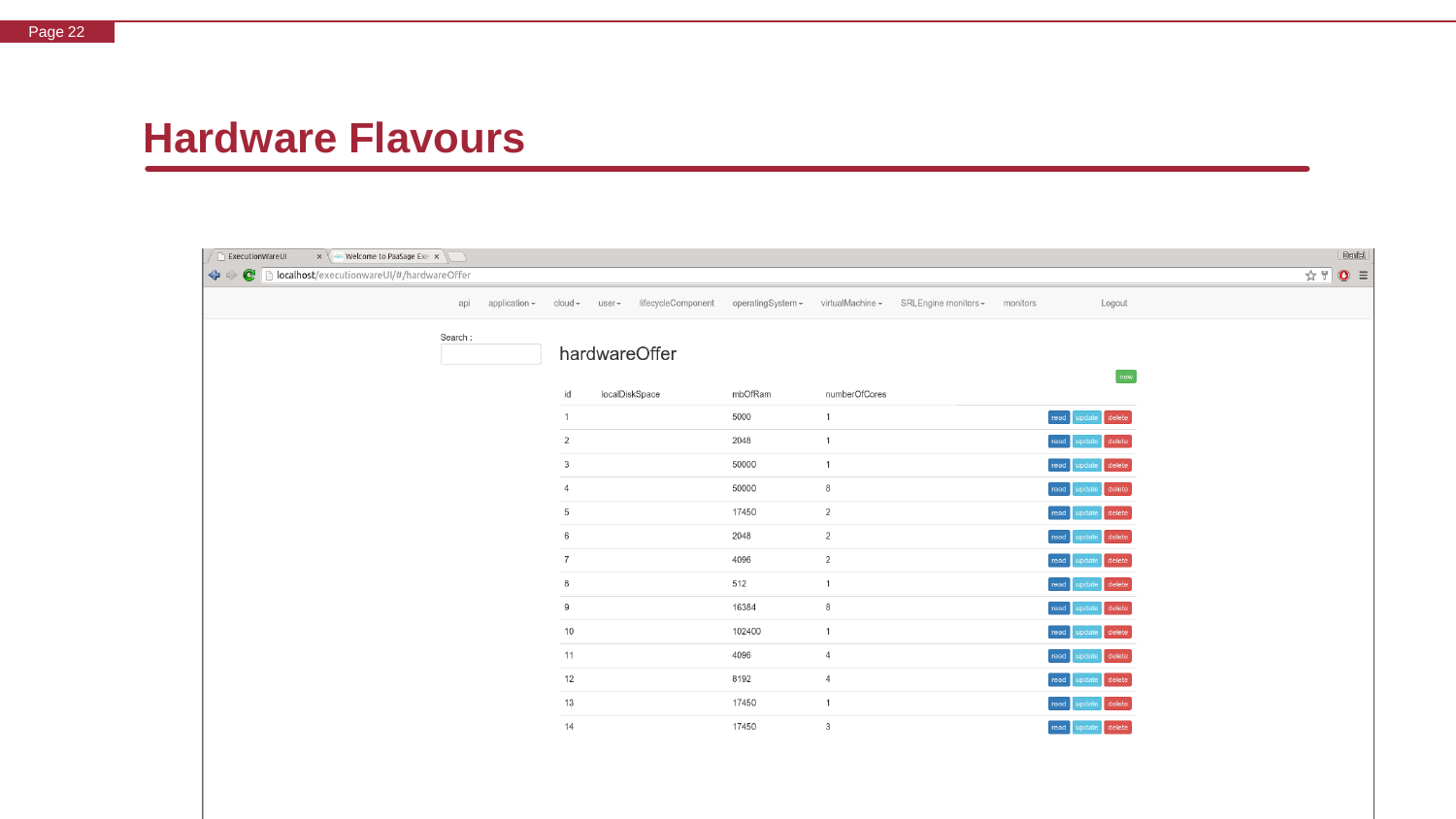#### **Cloudiator components**

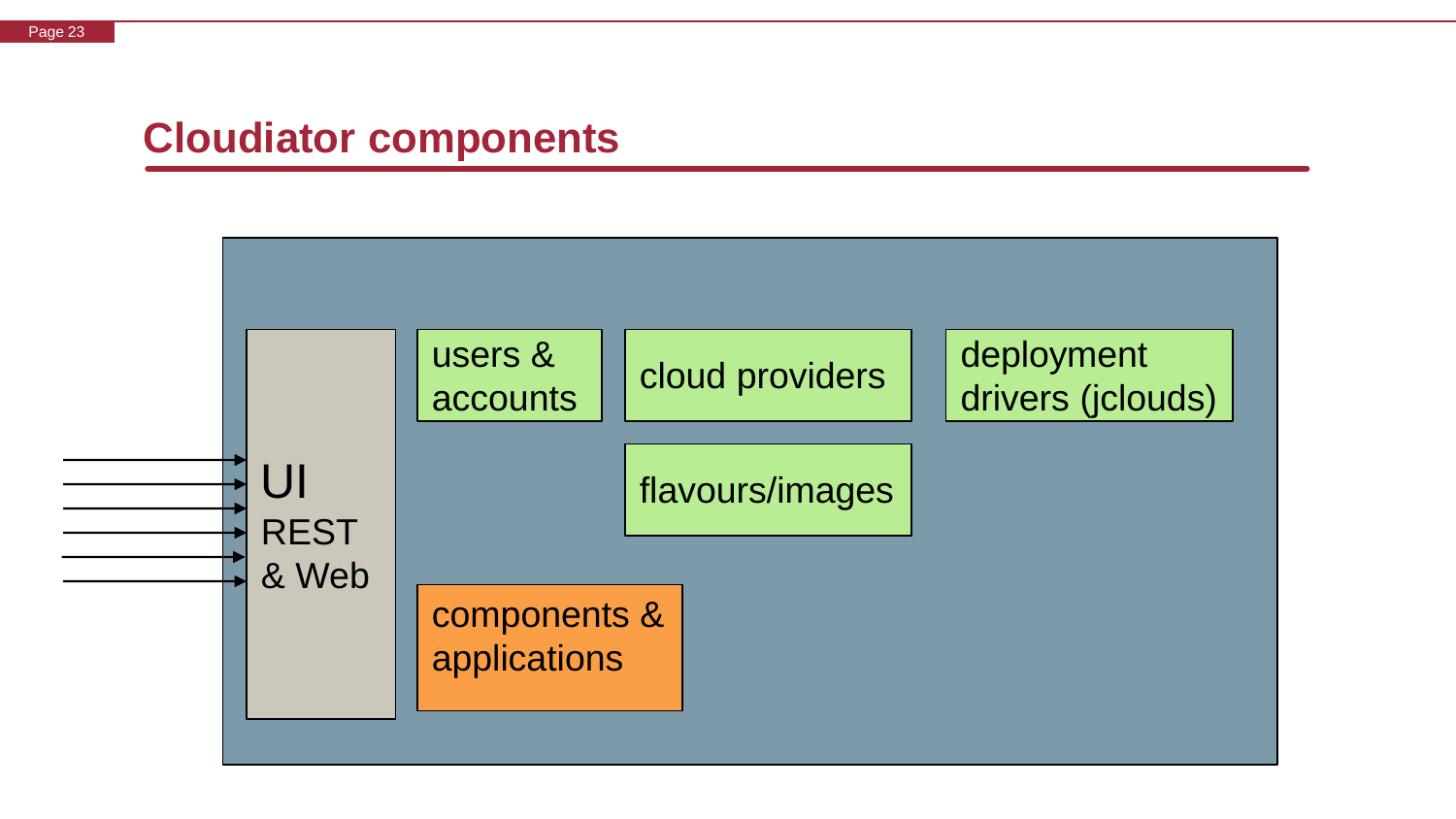#### **Creation of Application Instances**

- Creation of virtual machines
- , Put components on these virtual machines
- **no magic**

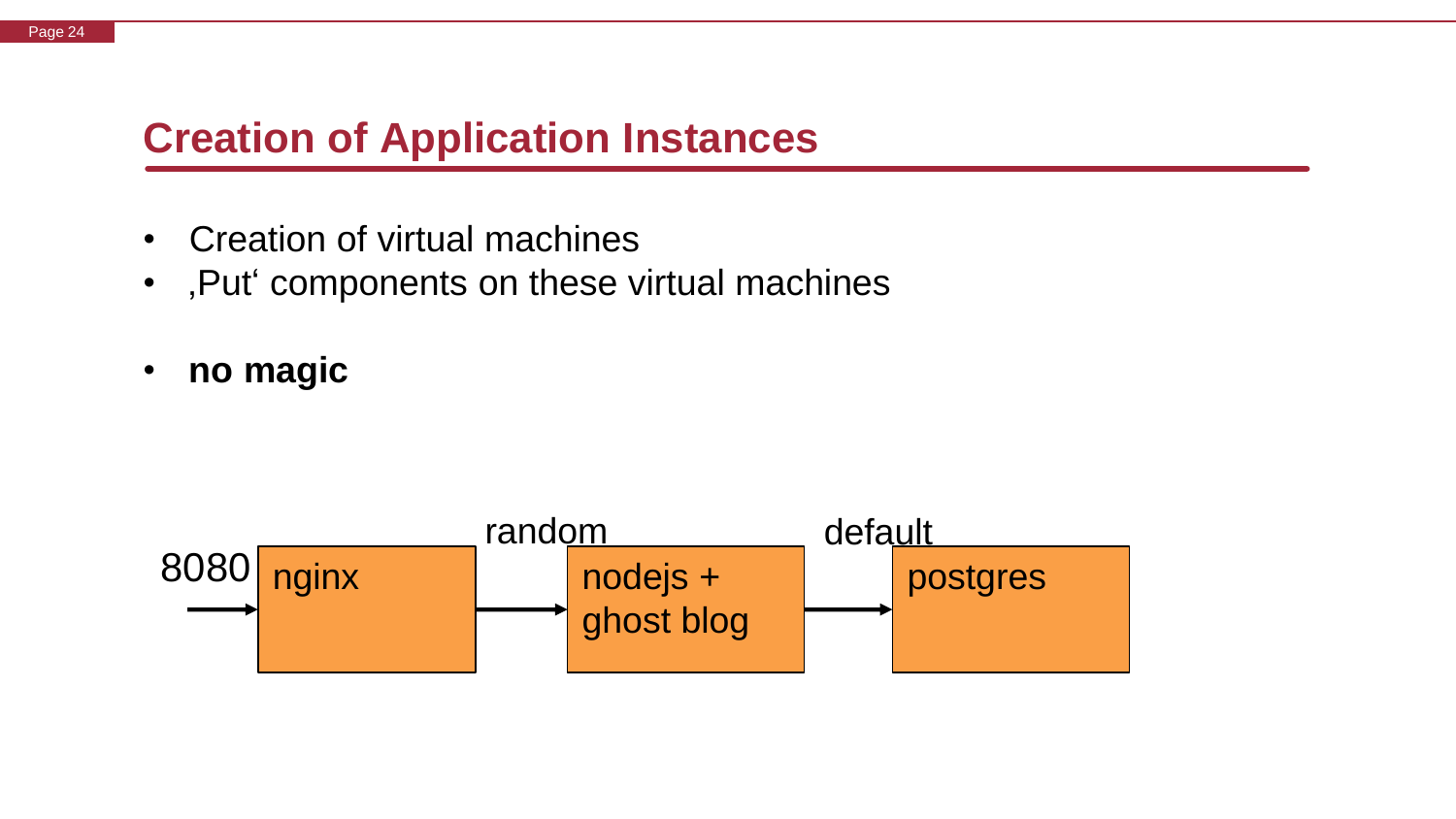#### **Creation of Application Instances (ii)**

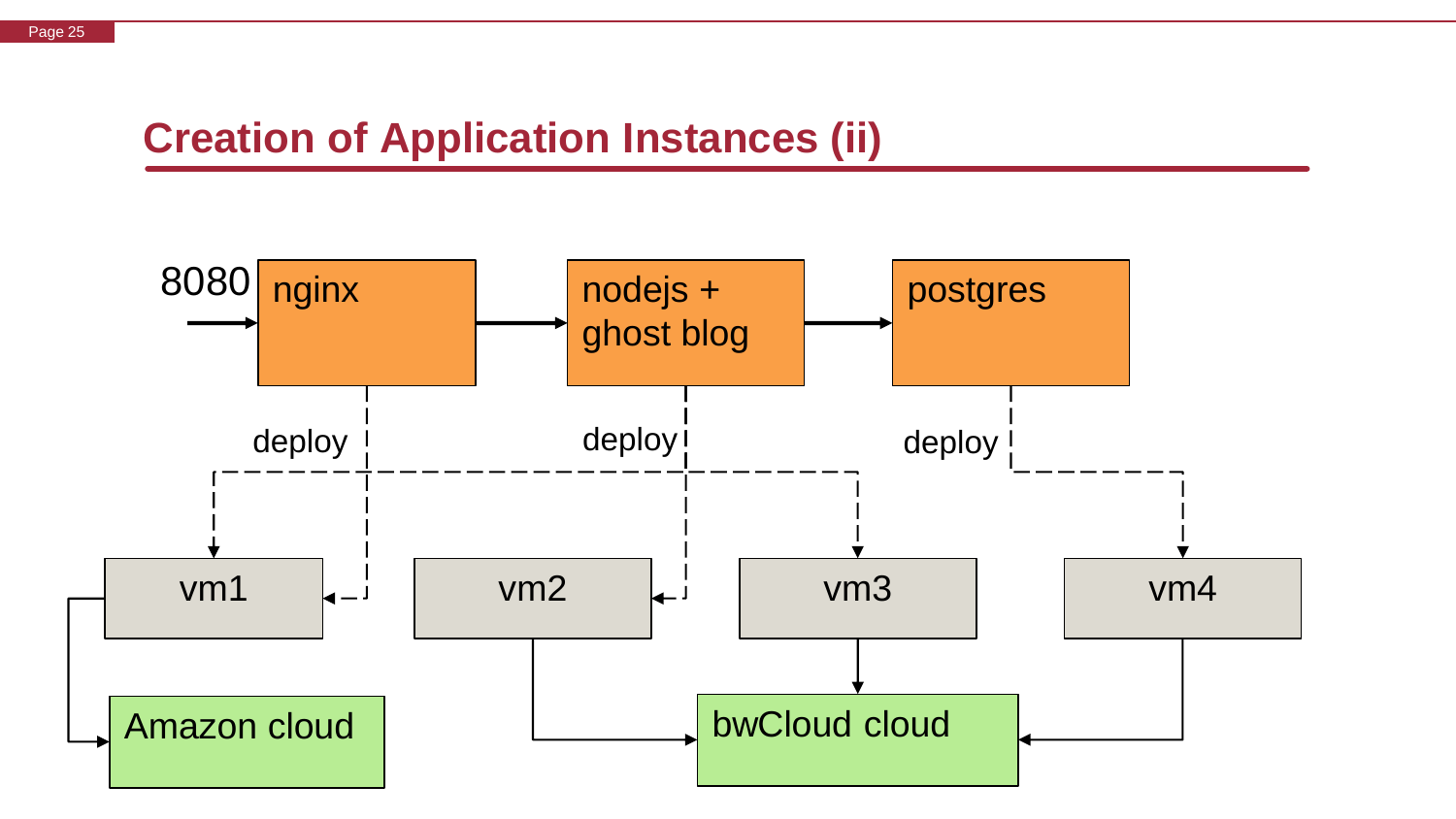#### **Deployment**

# Understanding of "application"

Understanding of "cloud"

Understanding of "lifecycle"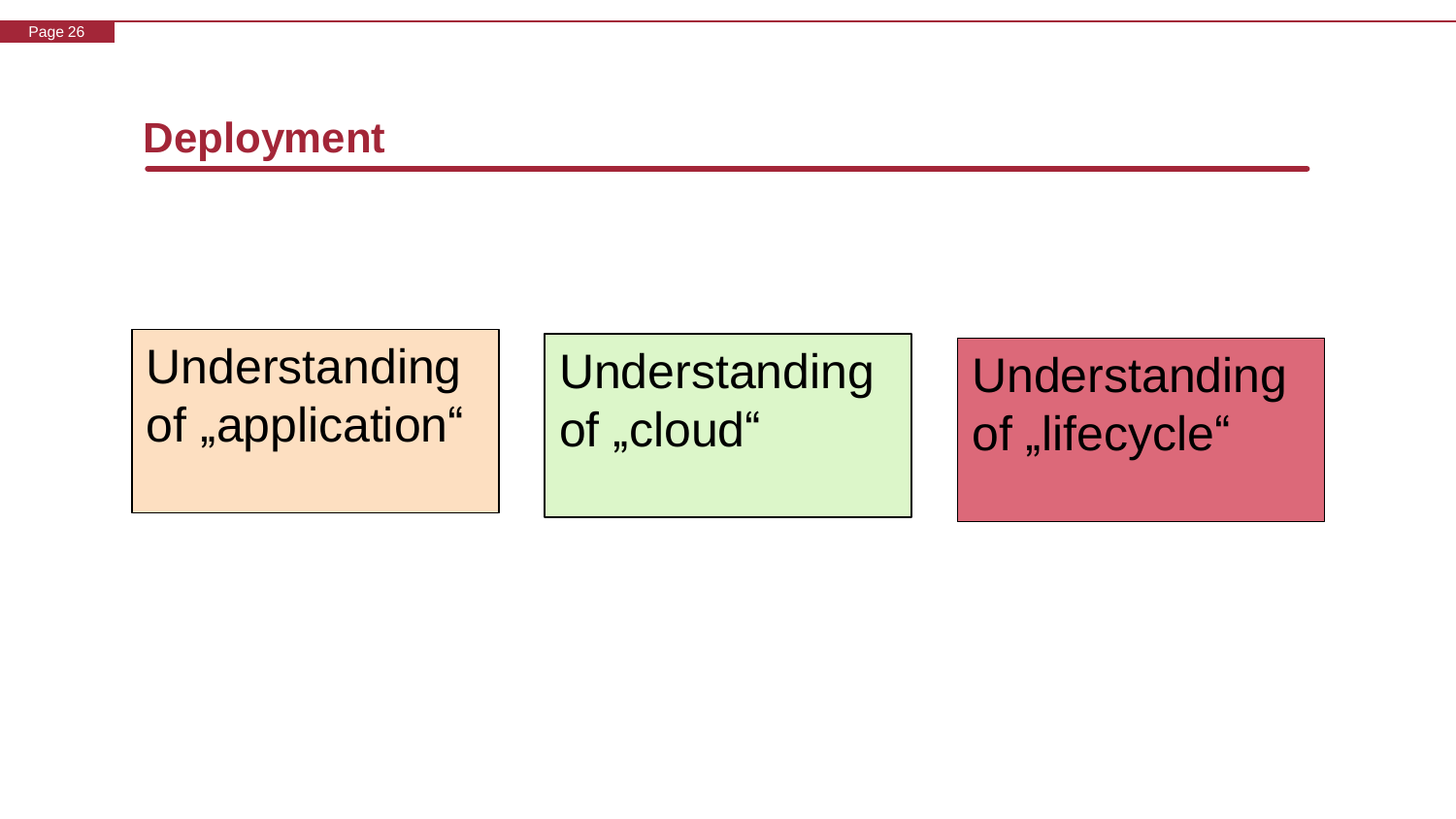### **Lifecycle Handling**

Lifecycle: defines actions to steer application component

- Fixed set of common handlers
	- install (download)
	- configure
	- start, stop
- Surveillance
	- start detector
	- stop detector
- Ports
	- downstreamUpdates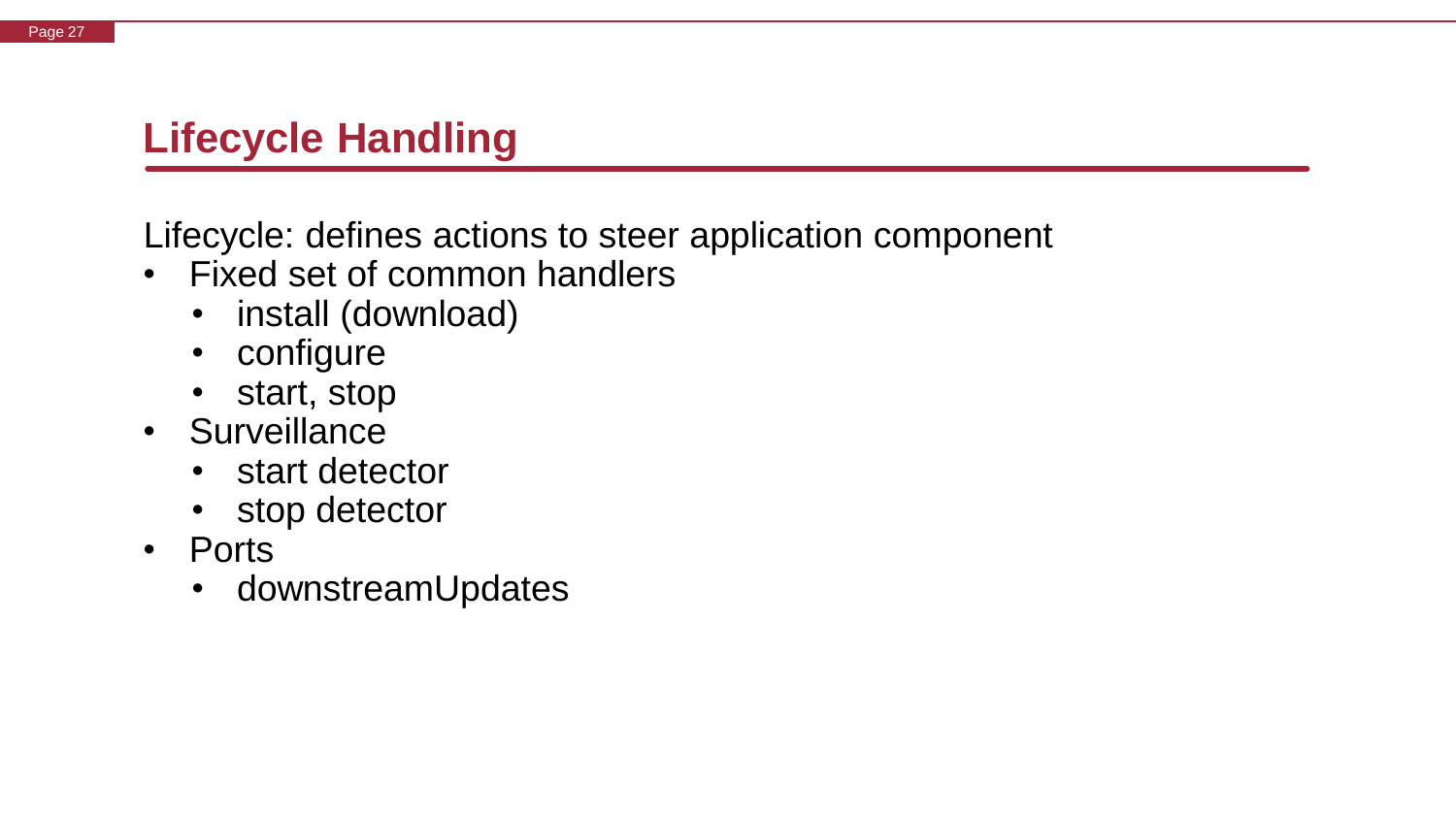### **Clouditor Lifecycle Handlers (Example)**

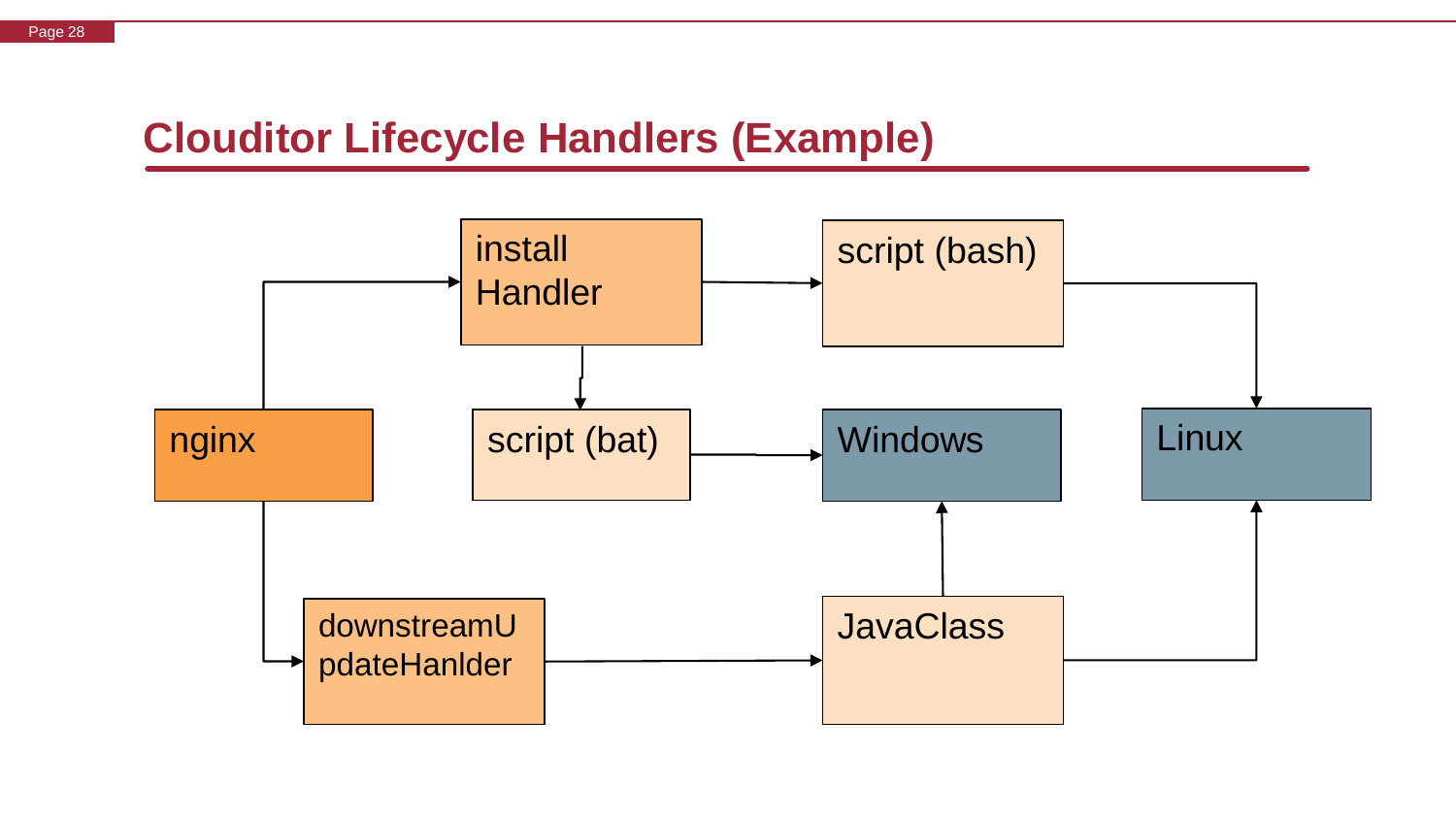#### **Technically Speaking …**

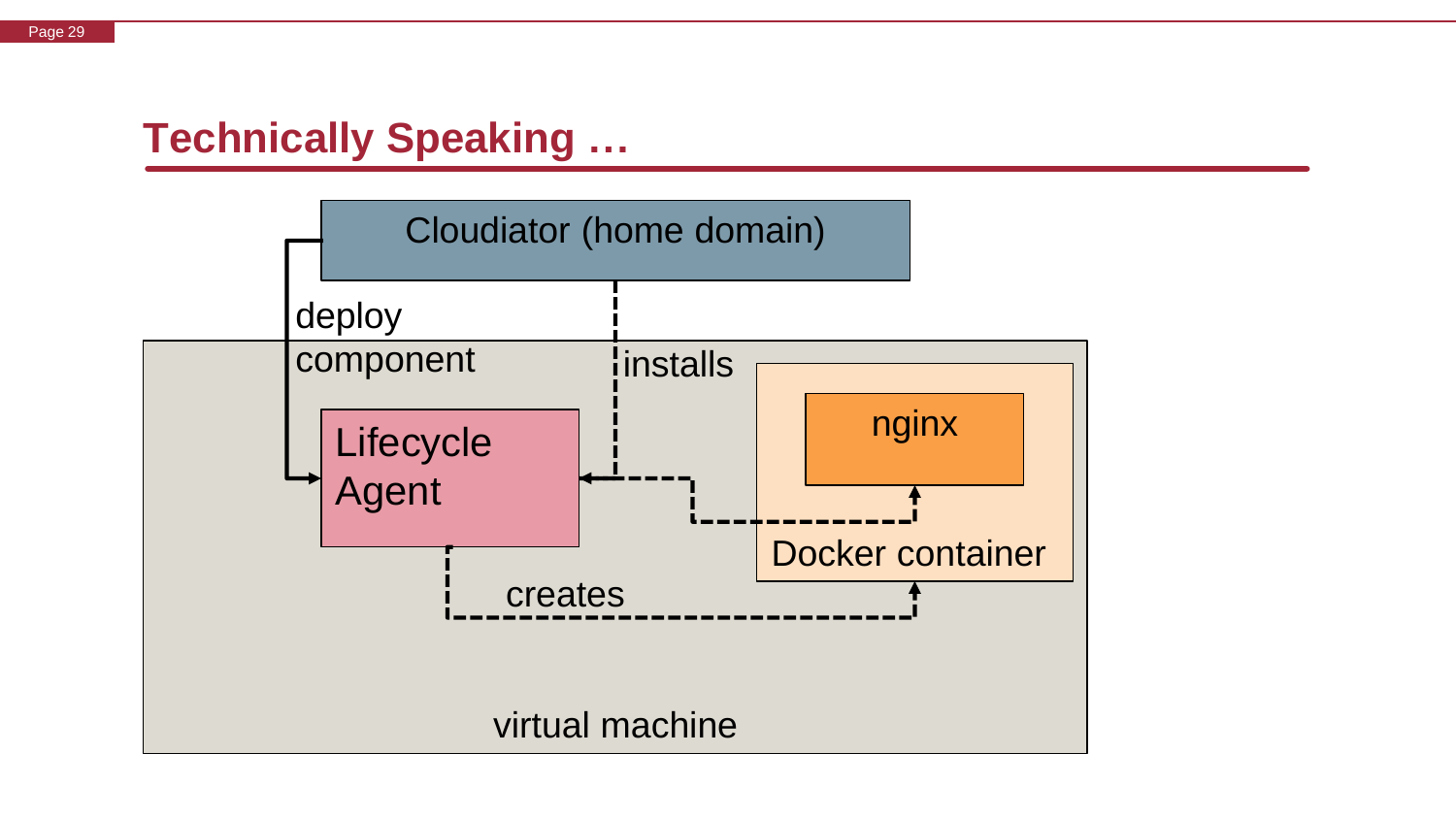

# Deployment Runtime **Handling**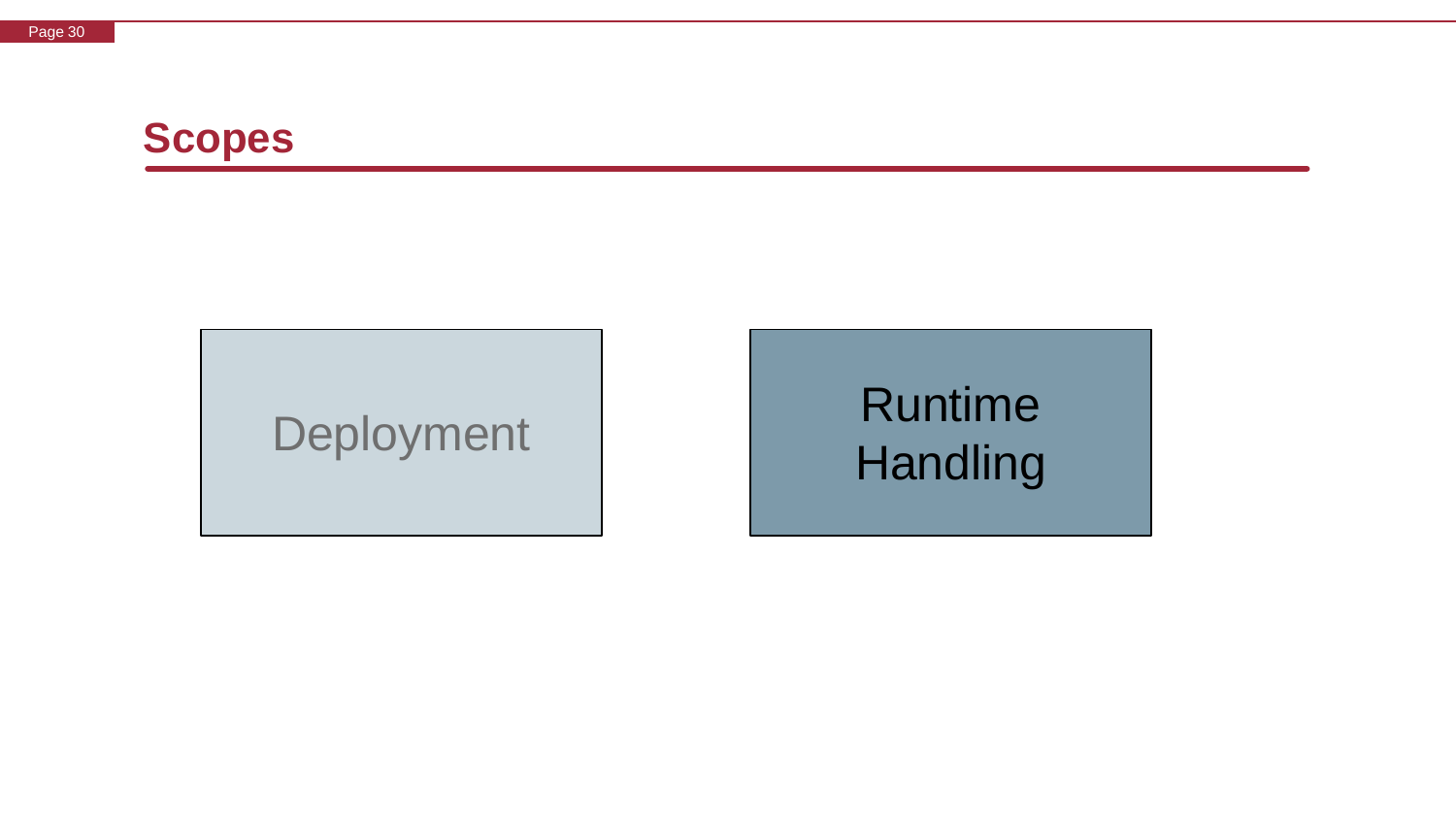#### **Knowing what is going on …**

- Judging your current deployment requires insight into the behaviour of
	- virtual machines
	- component instances
	- groups of component instances
	- $\bullet$  ……
- Monitoring is the key to this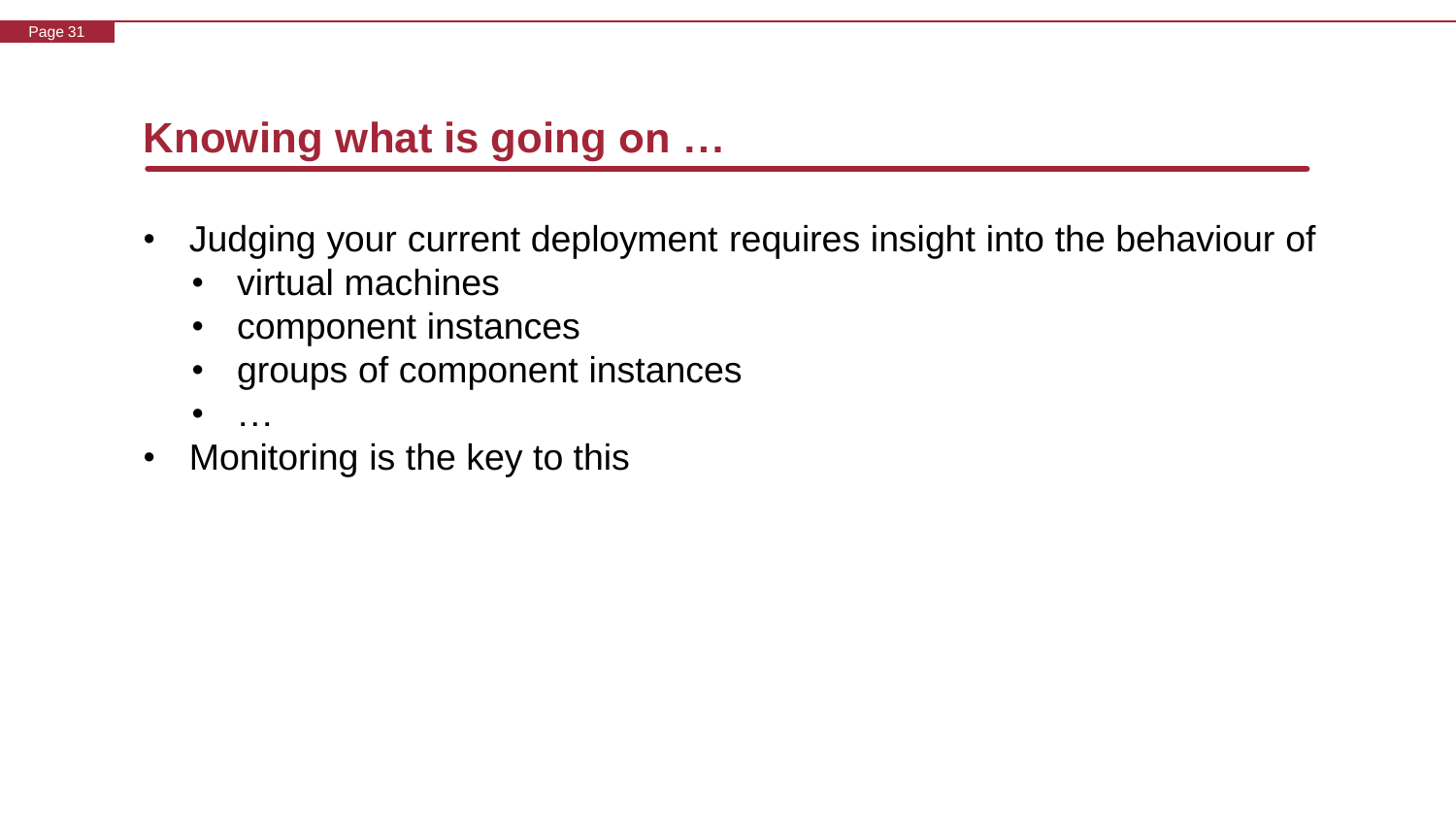## **Monitoring architecture (pt i)**



#### **Monitoring Agent**

- monitors VM
- monitors container
- monitors application
- default probes
- custom probes
- pull/push based
- variable intervals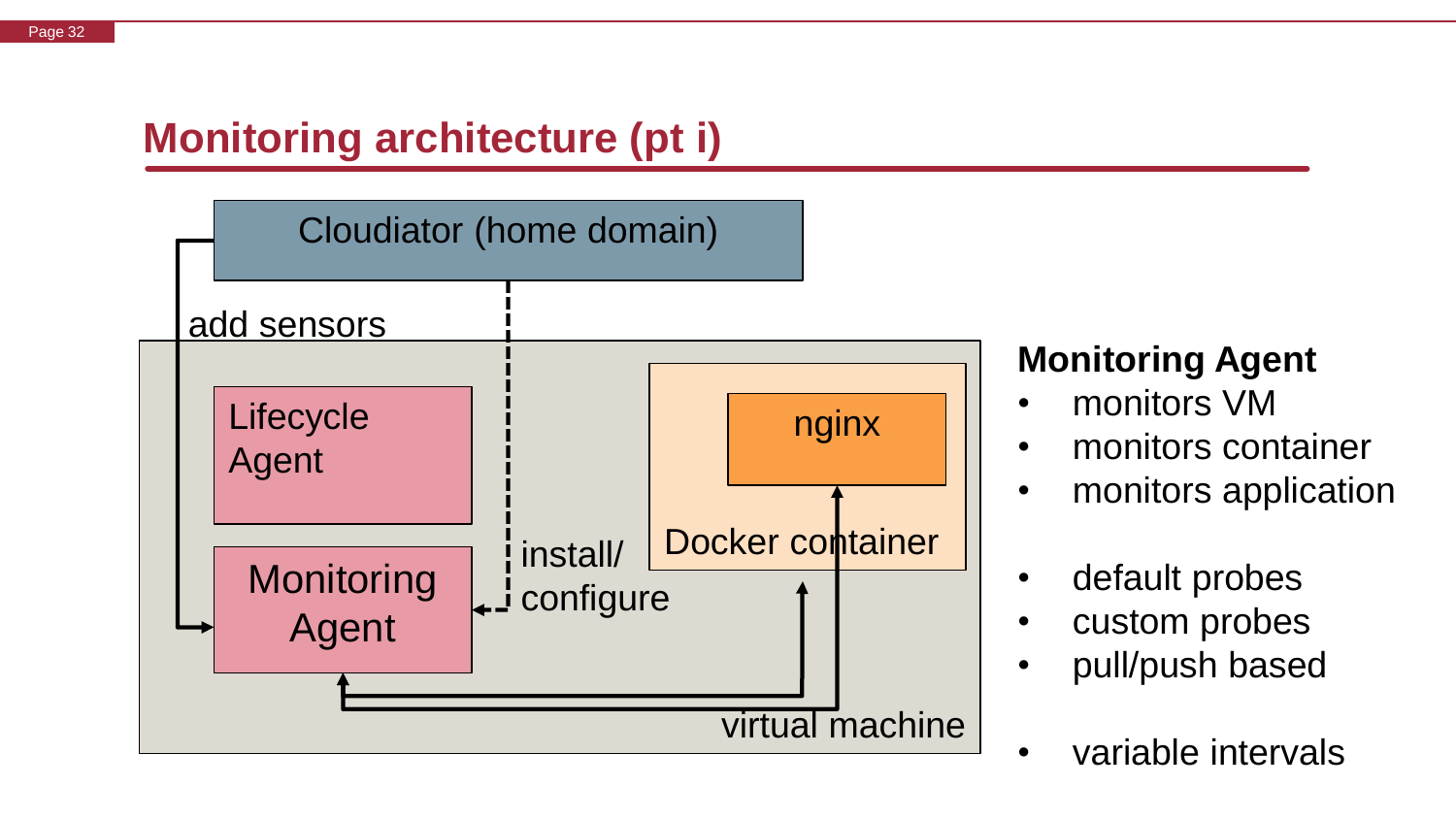#### **Dealing with Raw Data**

- raw data is often useless
- at least aggregation is needed
- $\rightarrow$  collect data such that aggregation is possible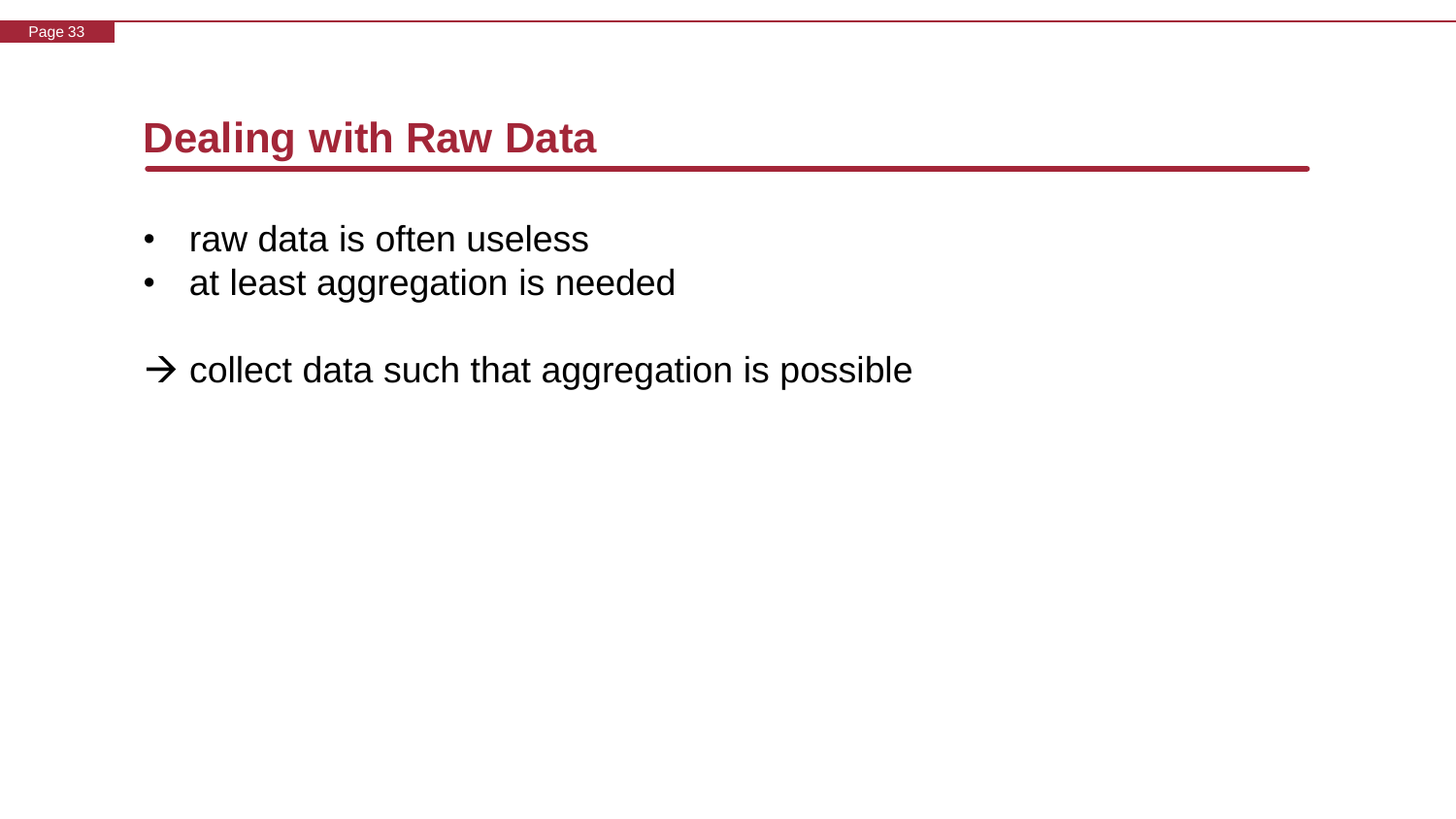## **Monitoring architecture (pt ii)**

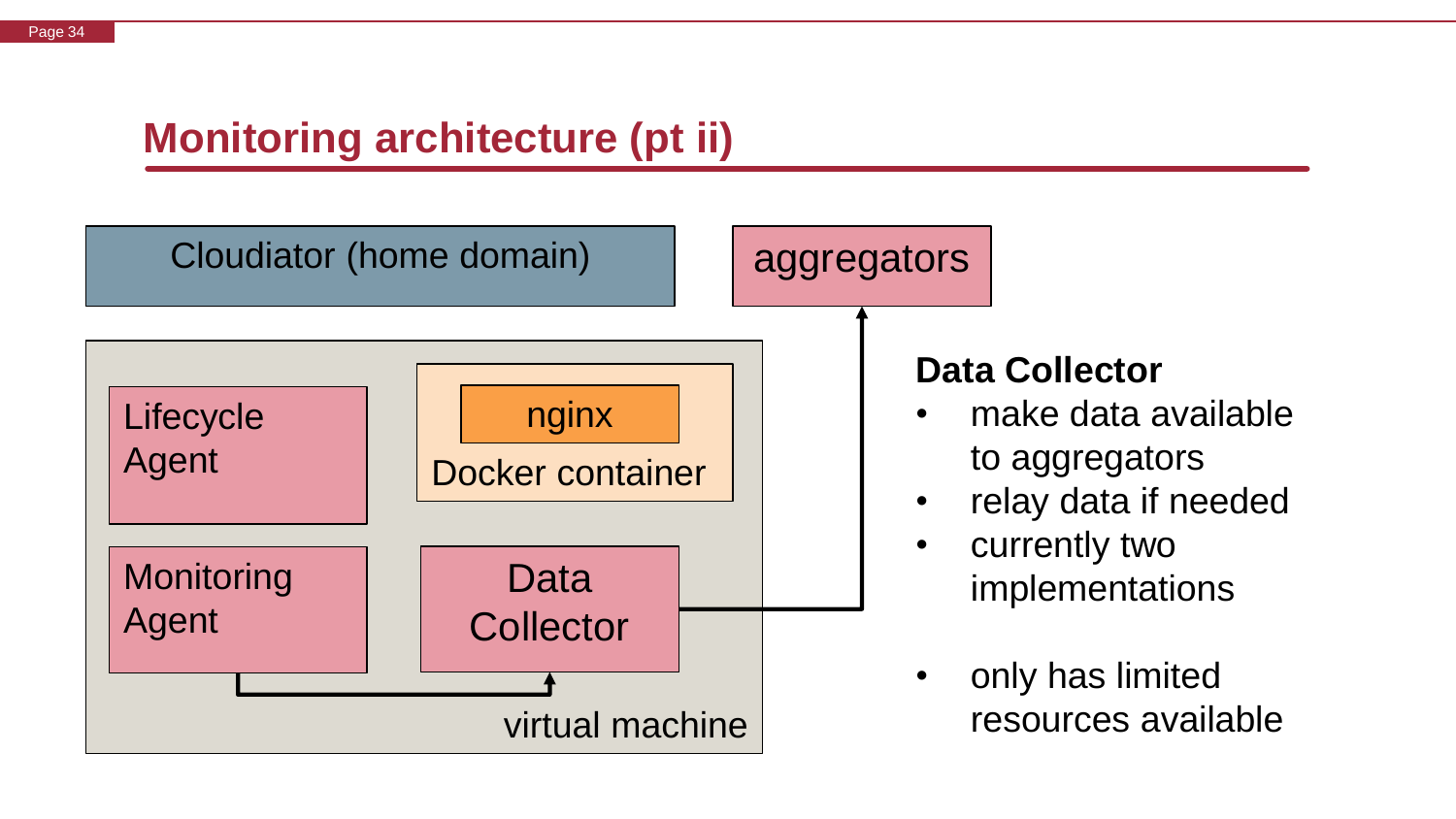#### **Where to aggregate?**

#### Cloudiator's rule of thumb: transmit as little data as possible

| scope  | input from                      | aggreator at        | output to                   | example                                                             |
|--------|---------------------------------|---------------------|-----------------------------|---------------------------------------------------------------------|
| host   | single vm                       | this vm             | this vm<br>collector        | 10 minutes CPU<br>average of single<br>container                    |
| cloud  | vms in one cloud                | any vm in<br>cloud* | any collector<br>in cloud   | average of above<br>across all instances of<br>the same component   |
| global | vms from at least<br>two clouds | home domain         | collector at<br>home domain | average of above of all<br>containers of cross<br>cloud application |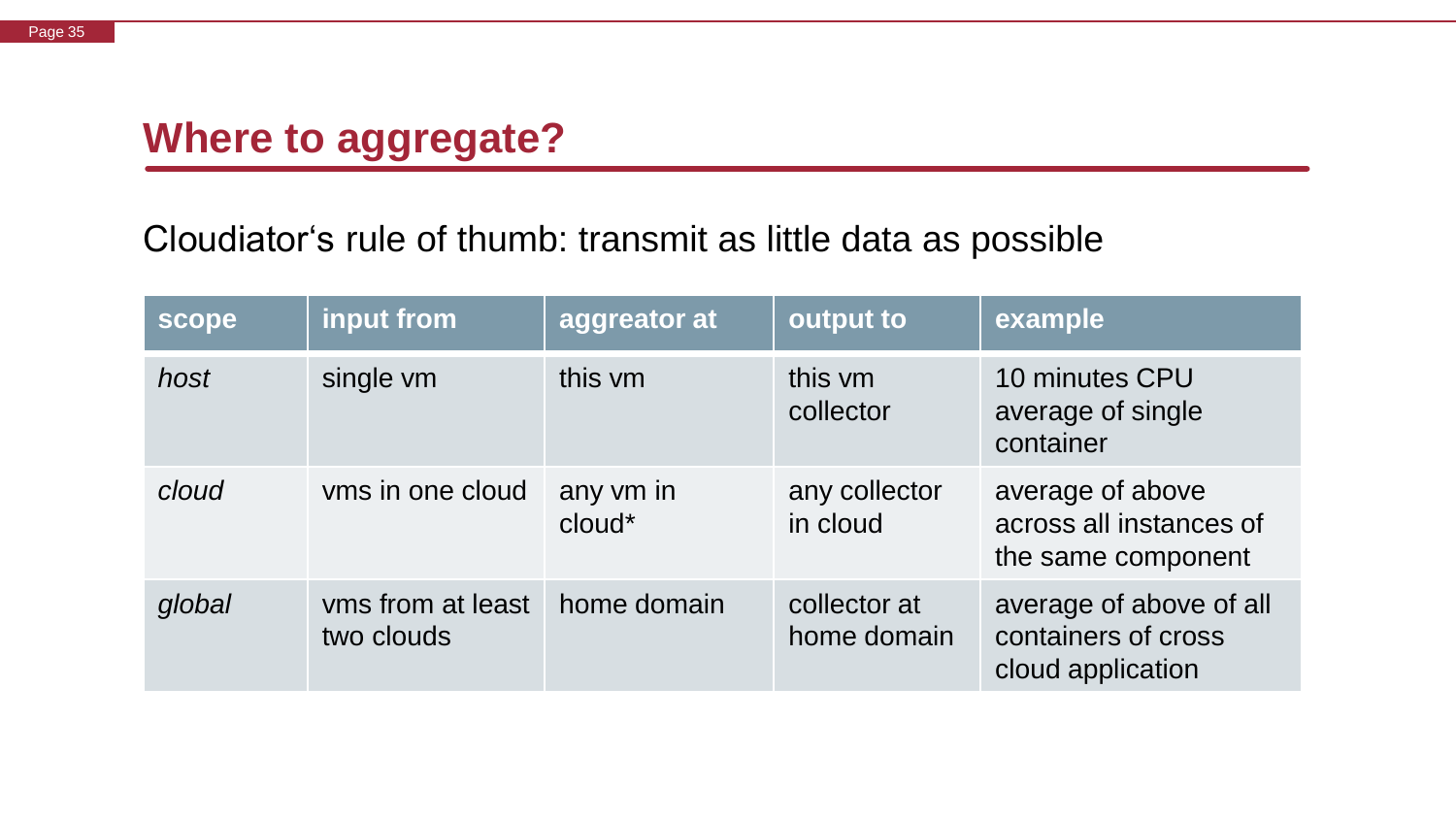#### **Cloudiator components**

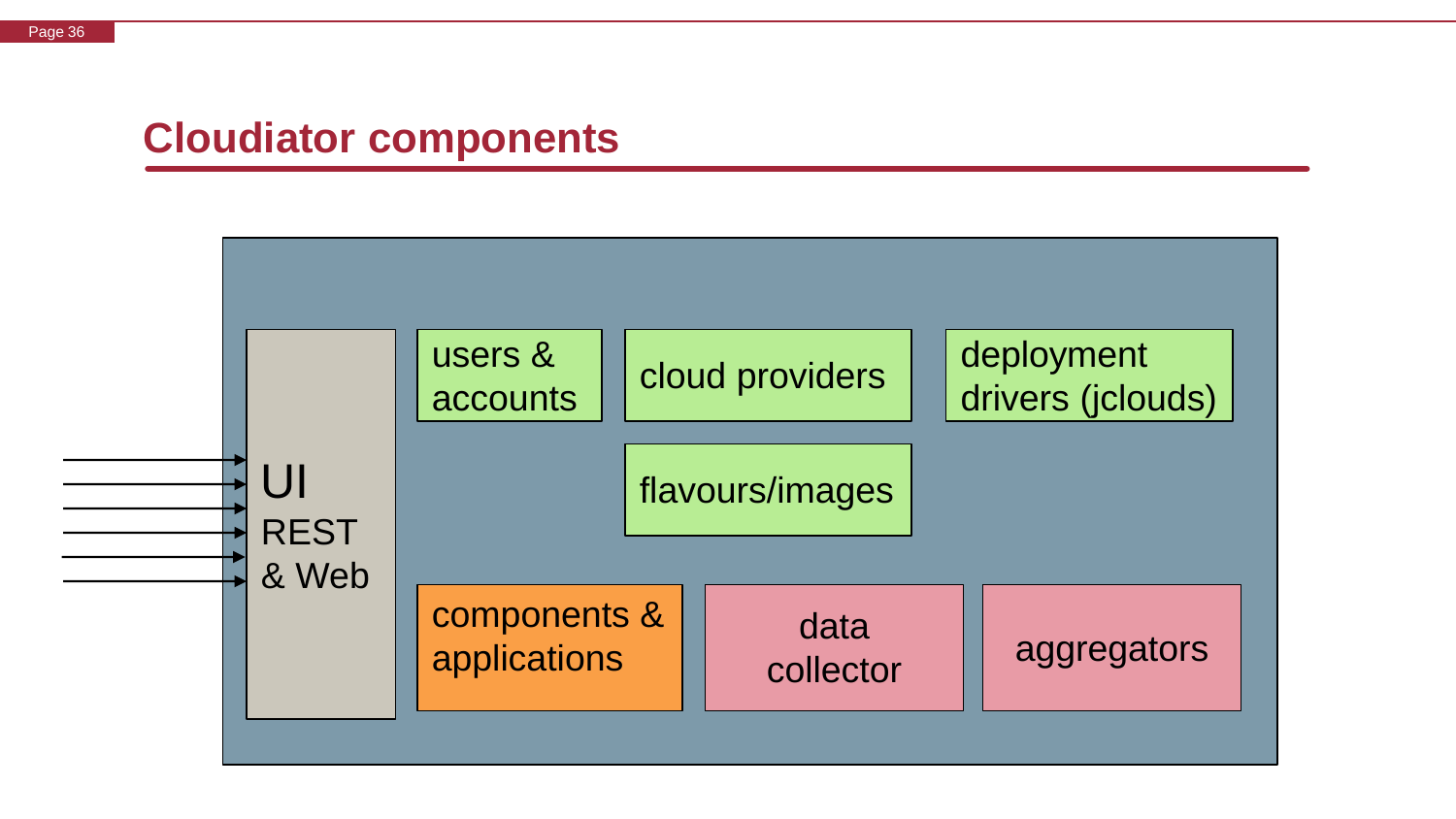### **What to monitor and what to aggregate?**

(where do probes and aggregator configuration come from?)

- user defined
	- investigate curves at GUI
	- user-requested data is also stored at home domain
- part of the scalability rules definition ...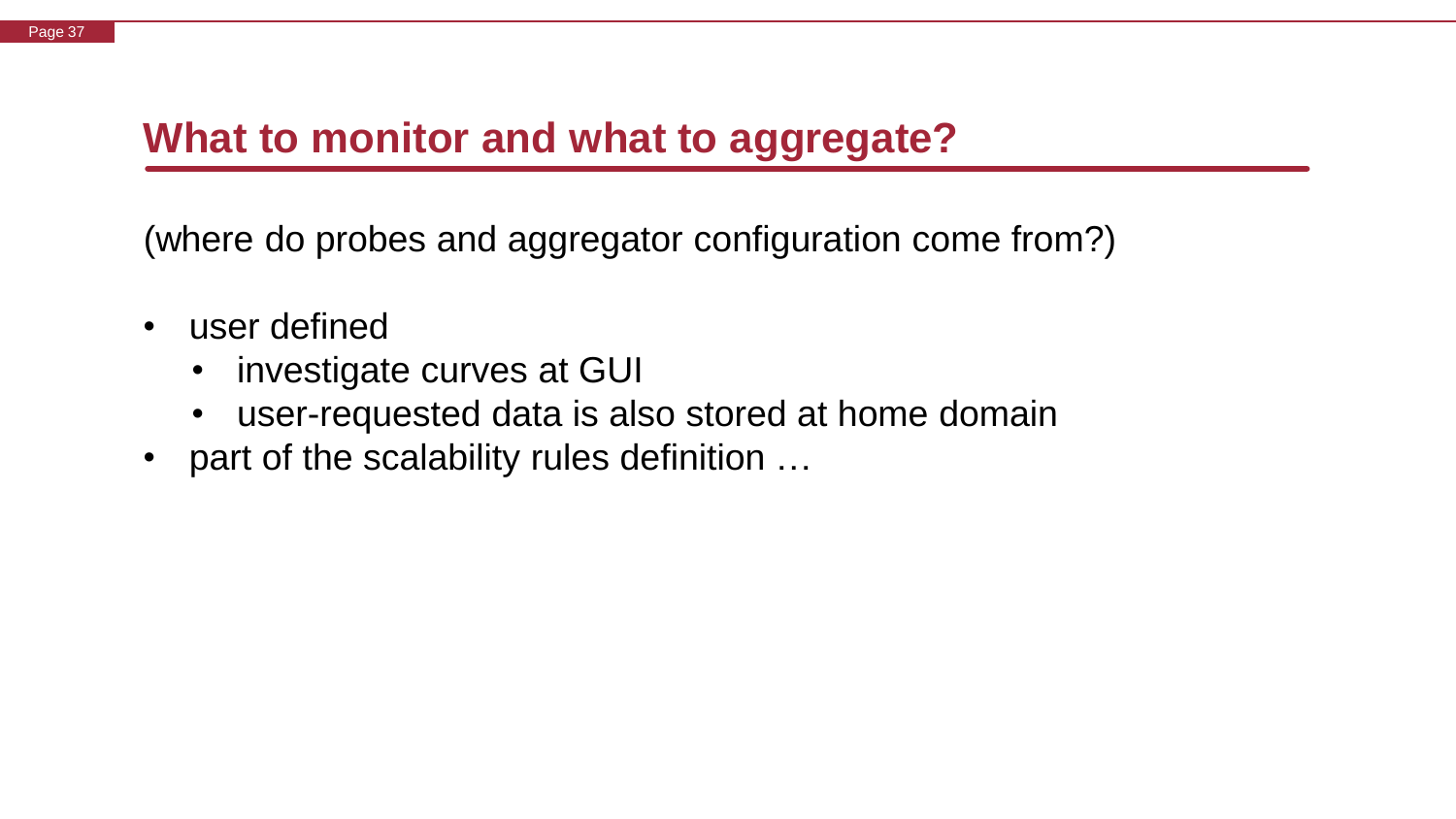#### **Monitoring and Probing Example**

```
{
"sensors" :[
   {"name" :"CPU", "type" :"system.cpu", "interval" :"1s"}
],
"metrics": [
   etncs . <sub>L</sub><br>{"name" :"raw cpu", "scope" :"blog.ghost.EACH", "type" :"raw", "sensor" :"CPU"},
   {"name" :"avg cpu", "scope" :"raw cpu.EACH", "type" :"compute",
                                                   "params" :["AVG", "10min", "raw cpu"]},
   {"name" :"avg global", "scope" :"SINGLE", "type" :"compute", 
                                                   "params" :["AVG", "avg cpu.ALL"]}
]
}
```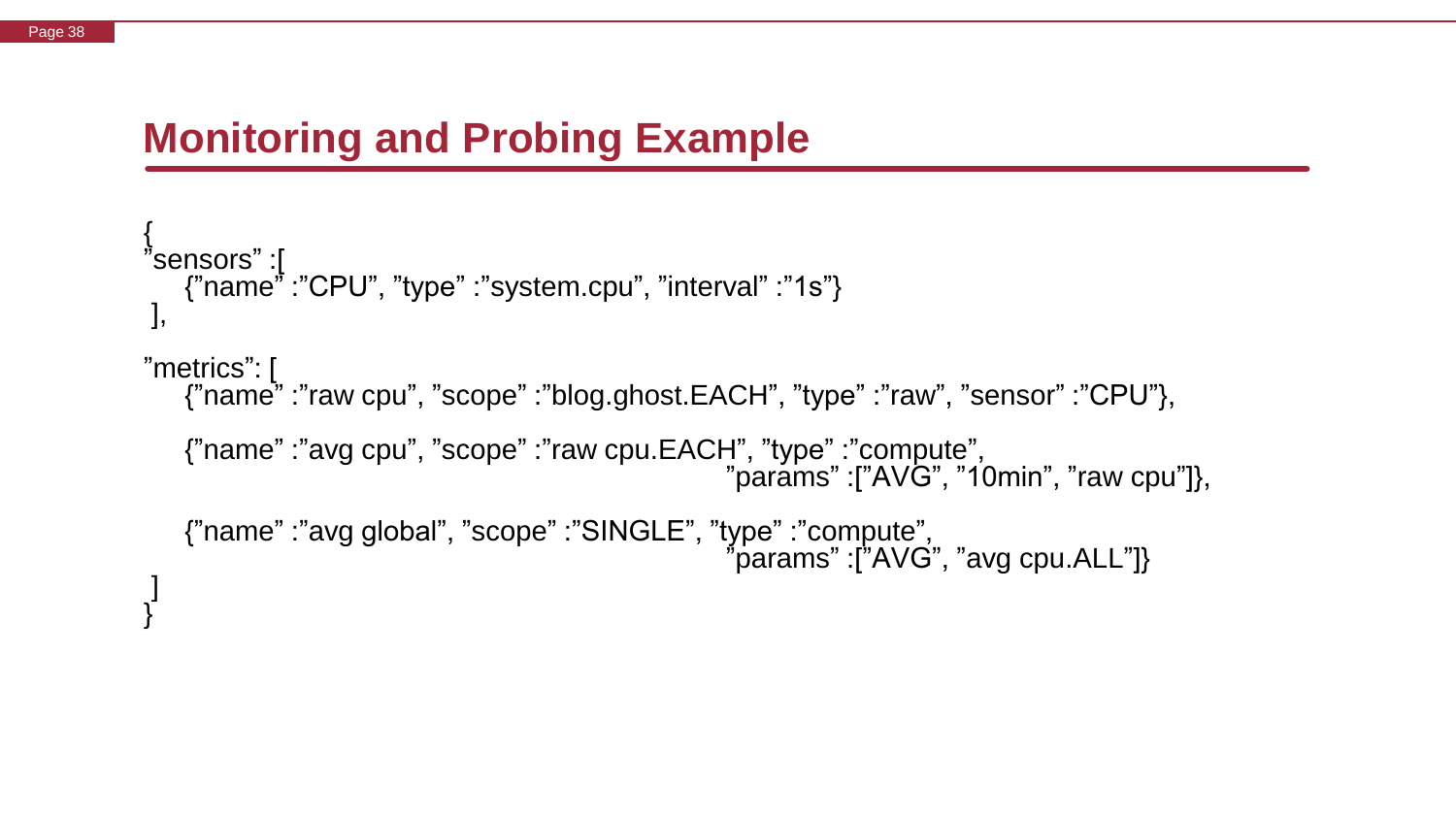## **PaaSage Scalability Rules Language (SRL)**

- fine grained approach to specifying when to add new instances to a component
- Clouditor ships with an engine supporting SRL
- Basically same concept as for monitoring: conditions are treated as metrics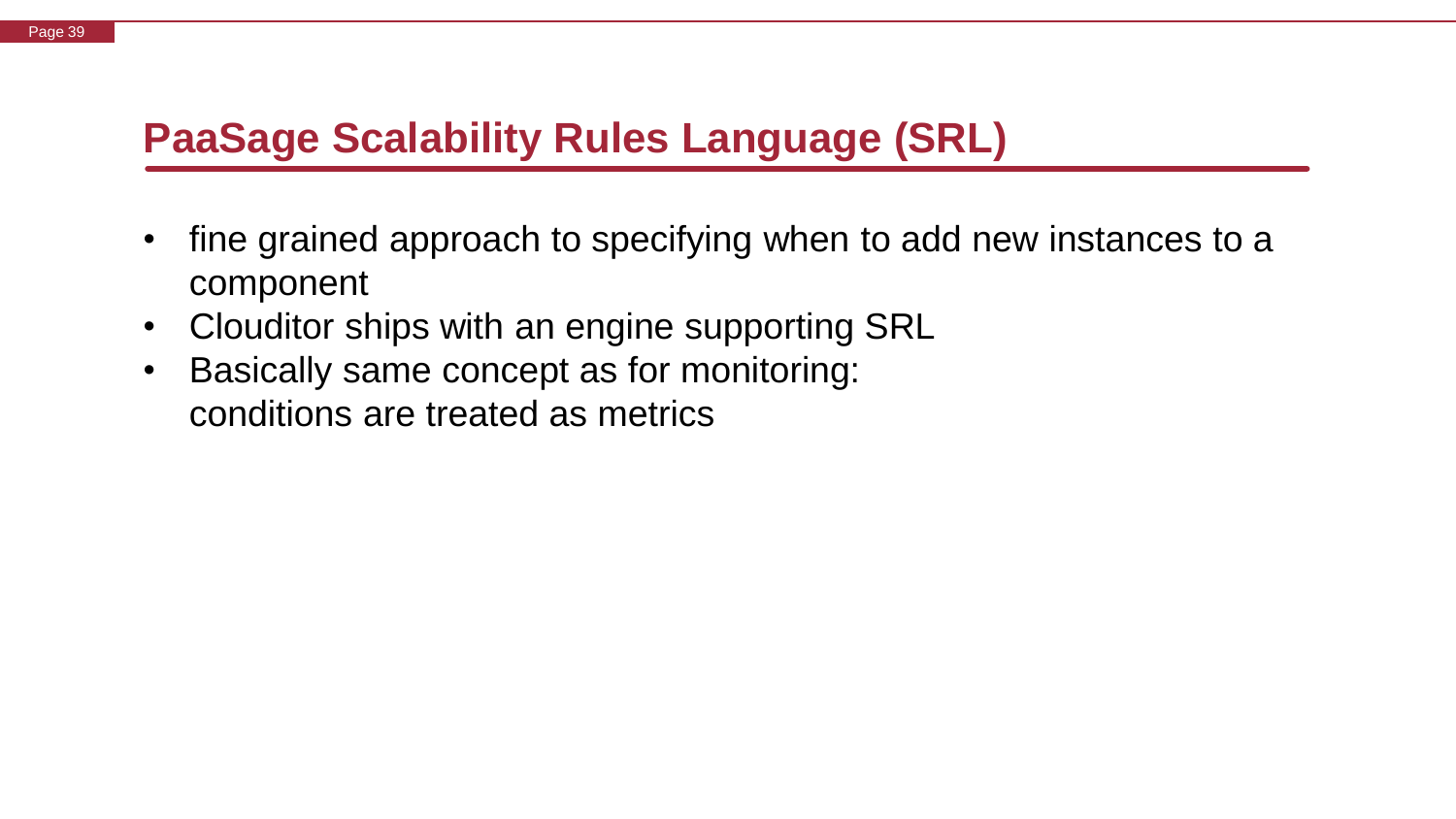#### **Scaling Rules Example**

```
{
"rule" :{
         "condition" :["AND",
                    ["avg cpu.ANY", "GT", "80%"]
                    ["avg global", "GT", "60%"]
          ], 
          "action" :["SCALE OUT",
                    {"scope" :"component",
                    "target" :"ghost"}
                    ]
          }
}
```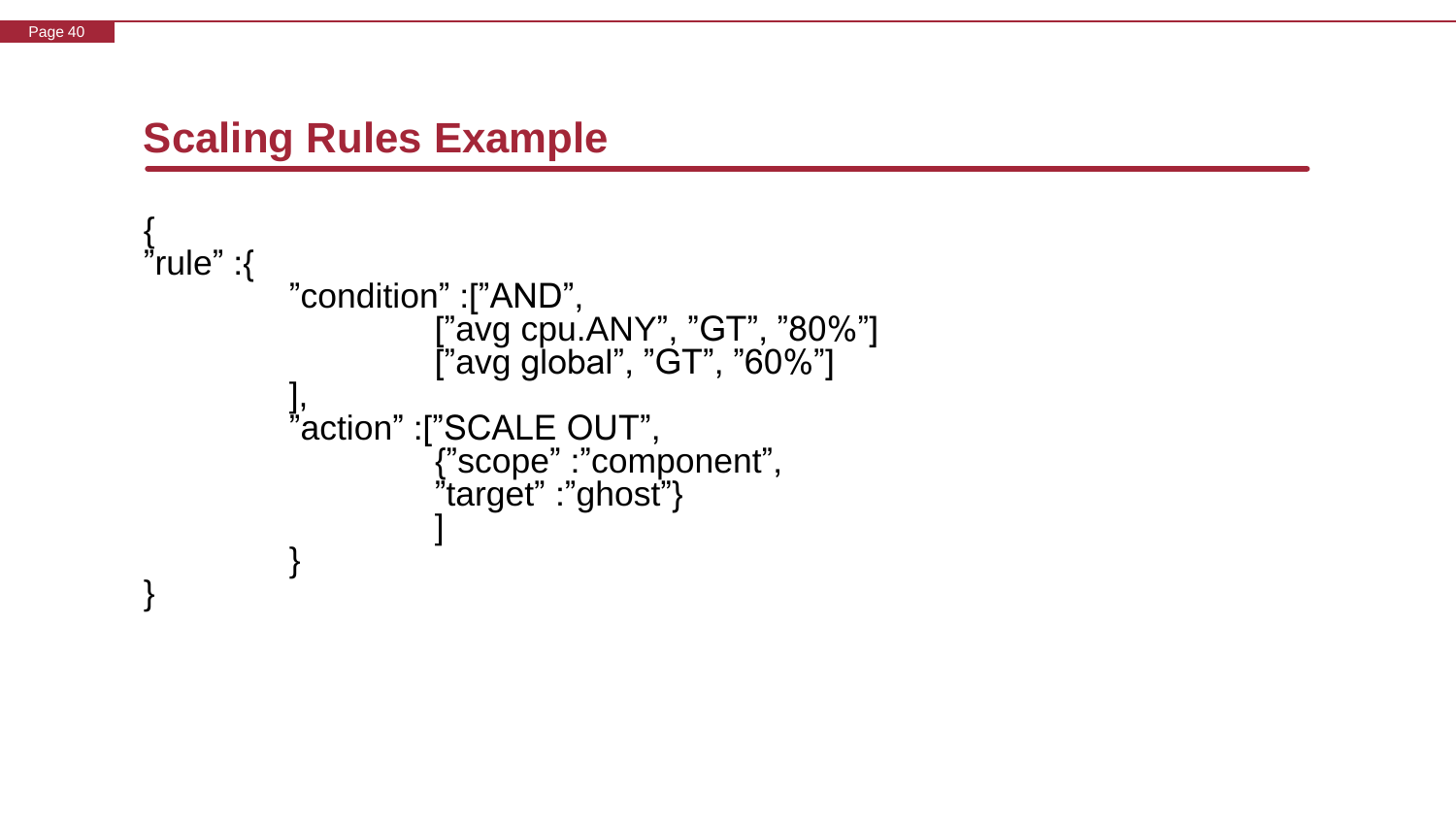#### **Cloudiator components (final view)**

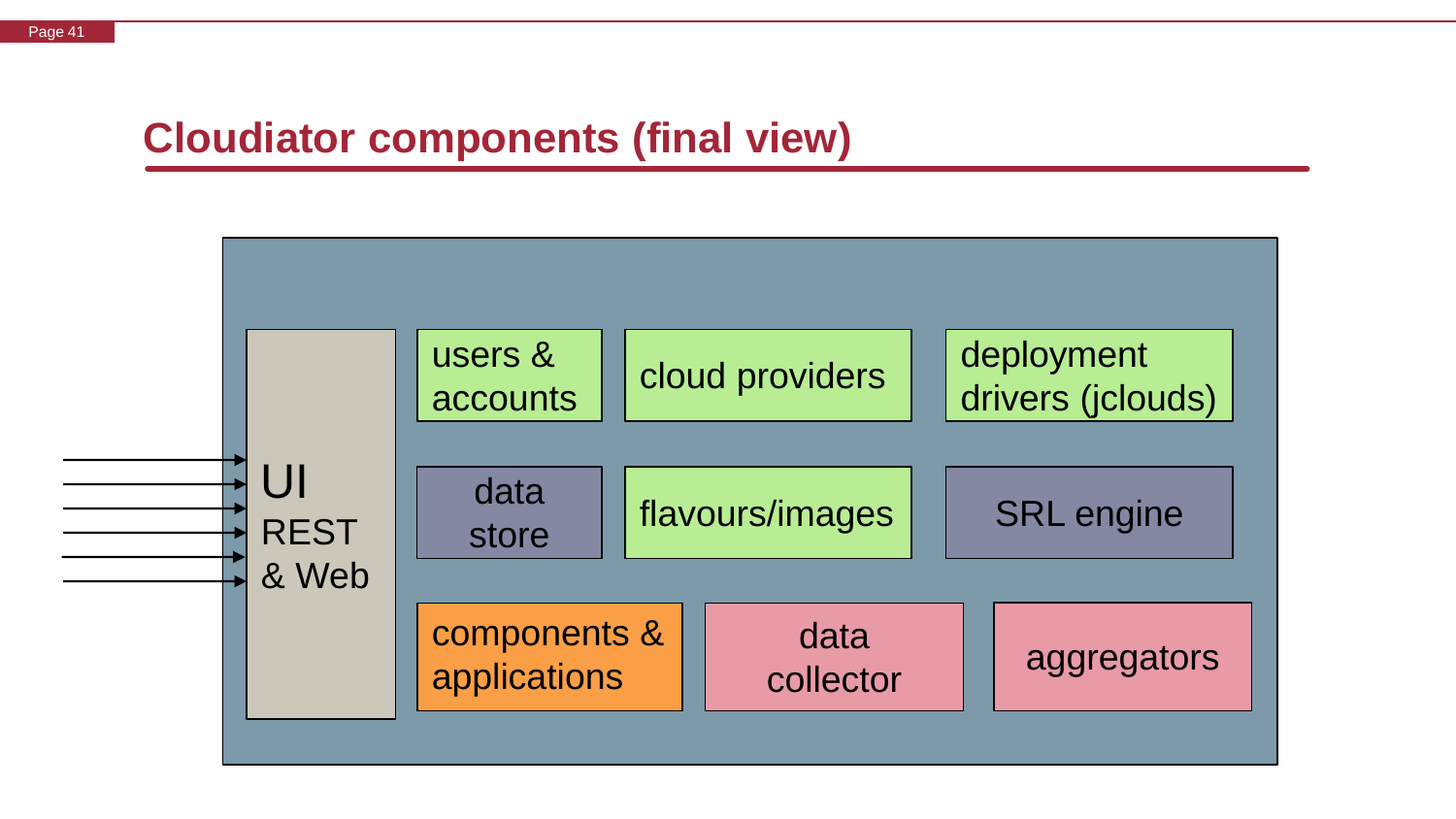#### **Summary: What** *Cloudiator* **offers …**

simple application specification

application instantiation (deployment)

application operation (monitoring and adaptation)

IaaS provider management

user management

- down to earth software suite
- with barely any magic

open source, hosted@github https://github.com/cloudiator